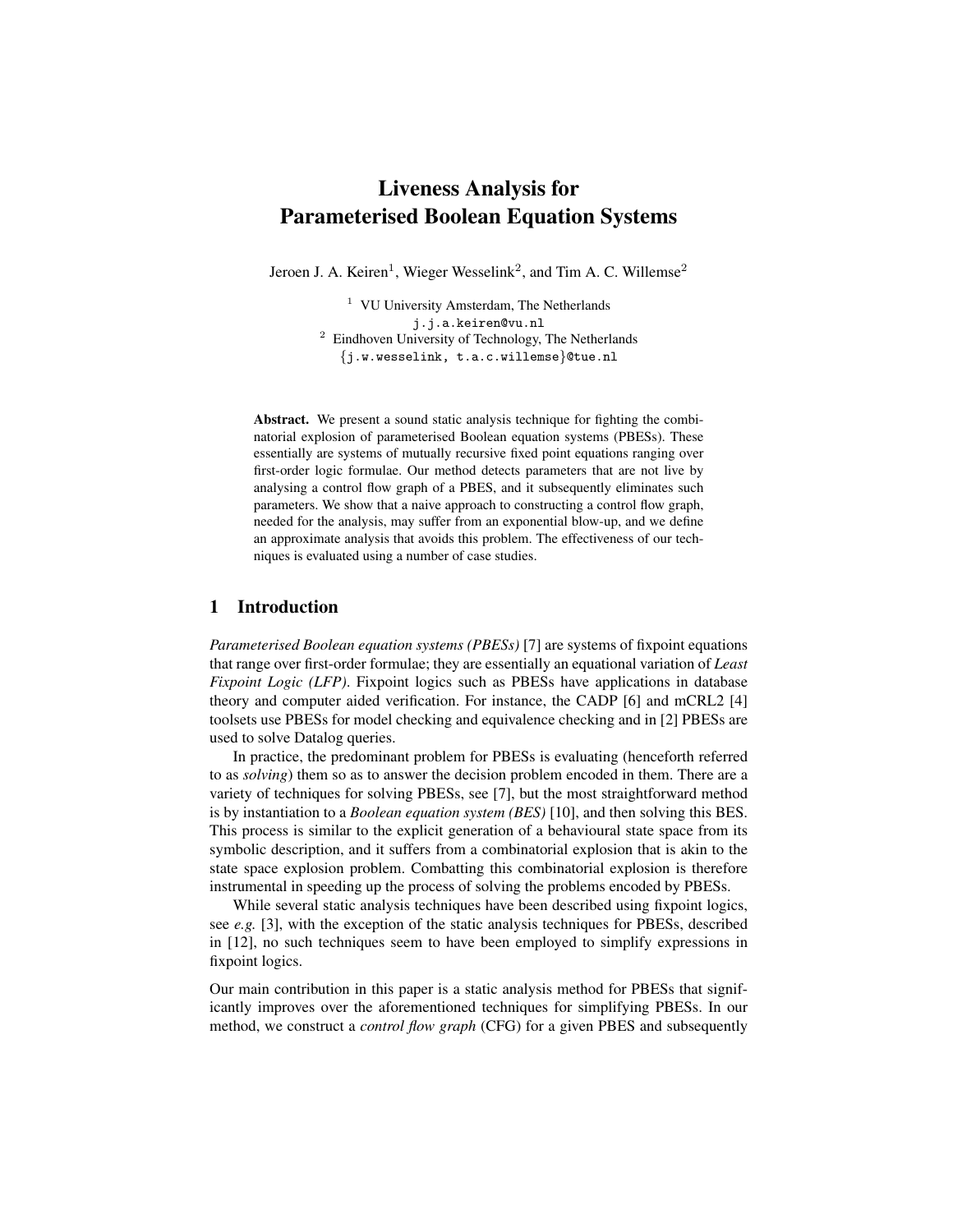apply state space reduction techniques [5, 16], combined with liveness analysis techniques from compiler technology [1]. These typically scrutinise syntactic descriptions of behaviour to detect and eliminate variables that at some point become irrelevant (dead, not live) to the behaviour, thereby decreasing the complexity.

The notion of control flow of a PBES is not self-evident: formulae in fixpoint logics (such as PBESs) do not have a notion of a program counter. Our notion of control flow is based on the concept of *control flow parameters* (CFPs), which induce a CFG. Similar notions exist in the context of state space exploration, see *e.g.* [14], but so far, no such concept exists for fixpoint logics.

The size of the CFGs is potentially exponential in the number of CFPs. We therefore also describe a modification of our analysis—in which reductive power is traded against a lower complexity—that does not suffer from this problem. Our static analysis technique allows for solving PBESs using instantiation that hitherto could not be solved this way, either because the underlying BESs would be infinite or they would be extremely large. We show that our methods are sound; *i.e.*, simplifying PBESs using our analyses leads to PBESs with the same solution.

Our static analysis techniques have been implemented in the mCRL2 toolset [4] and applied to a set of model checking and equivalence checking problems. Our experiments show that the implementations outperform existing static analysis techniques for PBESs [12] in terms of reductive power, and that reductions of almost 100% of the size of the underlying BESs can be achieved. Our experiments confirm that the optimised version sometimes achieves slightly less reduction than our non-optimised version, but is faster. Furthermore, in cases where no additional reduction is achieved compared to existing techniques, the overhead is mostly negligible.

*Structure of the paper.* In Section 2 we give a cursory overview of basic PBES theory and in Section 3, we present an example to illustrate the difficulty of using instantiation to solve a PBES and to sketch our solution. In Section 4 we describe our construction of control flow graphs for PBESs and in Section 5 we describe our live parameter analysis. We present an optimisation of the analysis in Section 6. The approach is evaluated in Section 7, and Section 8 concludes. We refer to [9] for proofs and additional results.

#### 2 Preliminaries

Throughout this paper, we work in a setting of *abstract data types* with non-empty data sorts  $D_1, D_2, \ldots$ , and operations on these sorts, and a set  $D$  of sorted data variables. We write vectors in boldface, *e.g.* d is used to denote a vector of data variables. We write  $d_i$  to denote the *i*-th element of a vector  $d$ .

A semantic set  $D$  is associated to every sort  $D$ , such that each term of sort  $D$ , and all operations on  $D$  are mapped to the elements and operations of  $D$  they represent. *Ground terms* are terms that do not contain data variables. For terms that contain data variables, we use an environment  $\delta$  that maps each variable from  $\mathcal D$  to a value of the associated type. We assume an interpretation function  $\llbracket \cdot \rrbracket$  that maps every term t of sort D to the data element  $\llbracket t \rrbracket \delta$  it represents, where the extensions of  $\delta$  to open terms and vectors are standard. Environment updates are denoted  $\delta[v/d]$ , where  $\delta[v/d](d') = v$  if  $d' = d$ , and  $\delta(d')$  otherwise.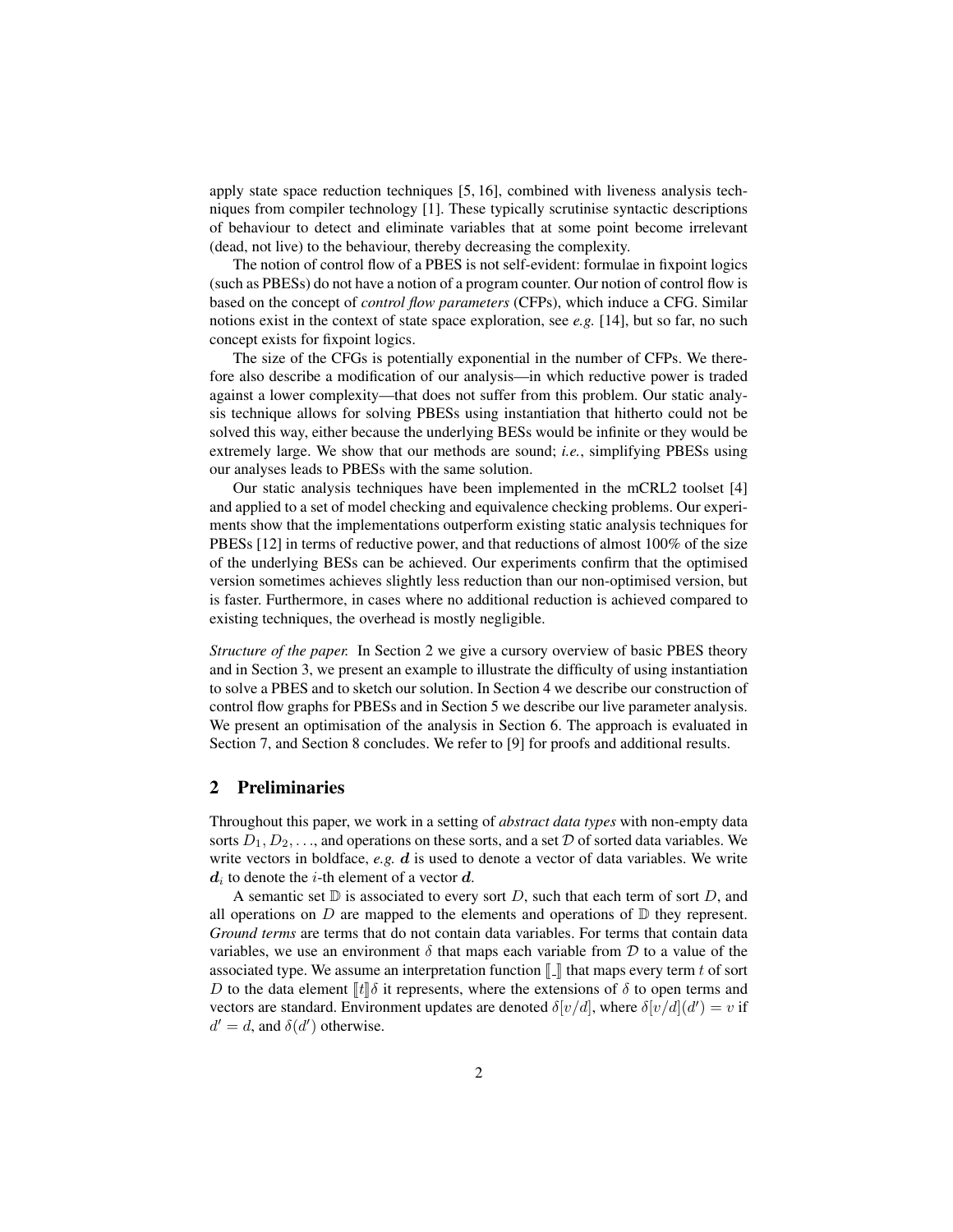We specifically assume the existence of a sort  $B$  with elements true and false representing the Booleans  $\mathbb B$  and a sort  $N = \{0, 1, 2, \ldots\}$  representing the natural numbers N. For these sorts, we assume that the usual operators are available and, for readability, these are written the same as their semantic counterparts.

*Parameterised Boolean equation systems* [11] are sequences of fixed-point equations ranging over *predicate formulae*. The latter are first-order formulae extended with predicate variables, in which the non-logical symbols are taken from the data language.

Definition 1. Predicate formulae *are defined through the following grammar:*

$$
\varphi, \psi ::= b \mid X(e) \mid \varphi \land \psi \mid \varphi \lor \psi \mid \forall d: D.\varphi \mid \exists d: D.\varphi
$$

*in which* b *is a data term of sort* B*,* X(e) *is a* predicate variable instance *(PVI) in which* X is a predicate variable of sort  $D \to B$ , taken from some sufficiently large set P of *predicate variables, and* e *is a vector of data terms of sort* D*. The interpretation of a predicate formula*  $\varphi$  *in the context of a predicate environment*  $\eta \colon \mathcal{P} \to \mathbb{D} \to \mathbb{B}$  *and a data environment*  $\delta$  *is denoted as*  $\llbracket \varphi \rrbracket \eta \delta$ *, where:* 

$$
\llbracket b \rrbracket \eta \delta = \begin{cases} \text{true} & \text{if } \delta(b) \\ \text{false} & \text{otherwise} \end{cases} \qquad \llbracket X(e) \rrbracket \eta \delta = \begin{cases} \text{true} & \text{if } \eta(X)(\delta(e)) \\ \text{false} & \text{otherwise} \end{cases}
$$
\n
$$
\llbracket \phi \wedge \psi \rrbracket \eta \delta = \llbracket \phi \rrbracket \eta \delta \text{ and } \llbracket \psi \rrbracket \eta \delta \text{ hold} \qquad \llbracket \phi \vee \psi \rrbracket \eta \delta = \llbracket \phi \rrbracket \eta \delta \text{ or } \llbracket \psi \rrbracket \eta \delta \text{ hold}
$$
\n
$$
\llbracket \exists d: D. \phi \rrbracket \eta \delta = \text{for some } v \in \mathbb{D}, \ \llbracket \phi \rrbracket \eta \delta[v/d] \text{ holds}
$$

We assume the usual precedence rules for the logical operators. *Logical equivalence* between two predicate formulae  $\varphi, \psi$ , denoted  $\varphi \equiv \psi$ , is defined as  $\psi \parallel \eta \delta = \psi \parallel \eta \delta$  for all  $\eta$ ,  $\delta$ . Freely occurring data variables in  $\varphi$  are denoted by  $FV(\varphi)$ . We refer to  $X(e)$ occurring in a predicate formula as a *predicate variable instance* (PVI).

Definition 2. *PBESs are defined by the following grammar:*

$$
\mathcal{E} ::= \emptyset \mid (\nu X(\mathbf{d} : \mathbf{D}) = \varphi)\mathcal{E} \mid (\mu X(\mathbf{d} : \mathbf{D}) = \varphi)\mathcal{E}
$$

*in which* ∅ *denotes the empty equation system;* µ *and* ν *are the least and greatest fixed point signs, respectively;* X *is a sorted predicate variable of sort*  $D \rightarrow B$ *, d is a vector of formal parameters, and*  $\varphi$  *is a predicate formula. We henceforth omit a trailing*  $\emptyset$ *.* 

By convention  $\varphi_X$  denotes the right-hand side of the defining equation for X in a PBES  $\mathcal{E}$ ; par $(X)$  denotes the set of *formal parameters* of X; and we assume that  $FV(\varphi_X) \subseteq$  par $(X)$ , and that par $(X)$  is disjoint from the set of quantified variables. By superscripting a formal parameter with the predicate variable to which it belongs, we distinguish between formal parameters for different predicate variables, *i.e.*, we write  $d^X$  when  $d \in \text{par}(X)$ . We write  $\sigma$  to stand for either  $\mu$  or  $\nu$ .

The set of *bound predicate variables* of some PBES  $\mathcal{E}$ , denoted bnd $(\mathcal{E})$ , is the set of predicate variables occurring at the left-hand sides of the equations in  $\mathcal{E}$ . Throughout this paper, we deal with PBESs that are both *well-formed*, *i.e.* for every  $X \in \text{bnd}(\mathcal{E})$ there is exactly one equation in  $\mathcal{E}$ , and *closed*, *i.e.* for every  $X \in \text{bnd}(\mathcal{E})$ , only predicate variables taken from bnd( $\mathcal{E}$ ) occur in  $\varphi_X$ .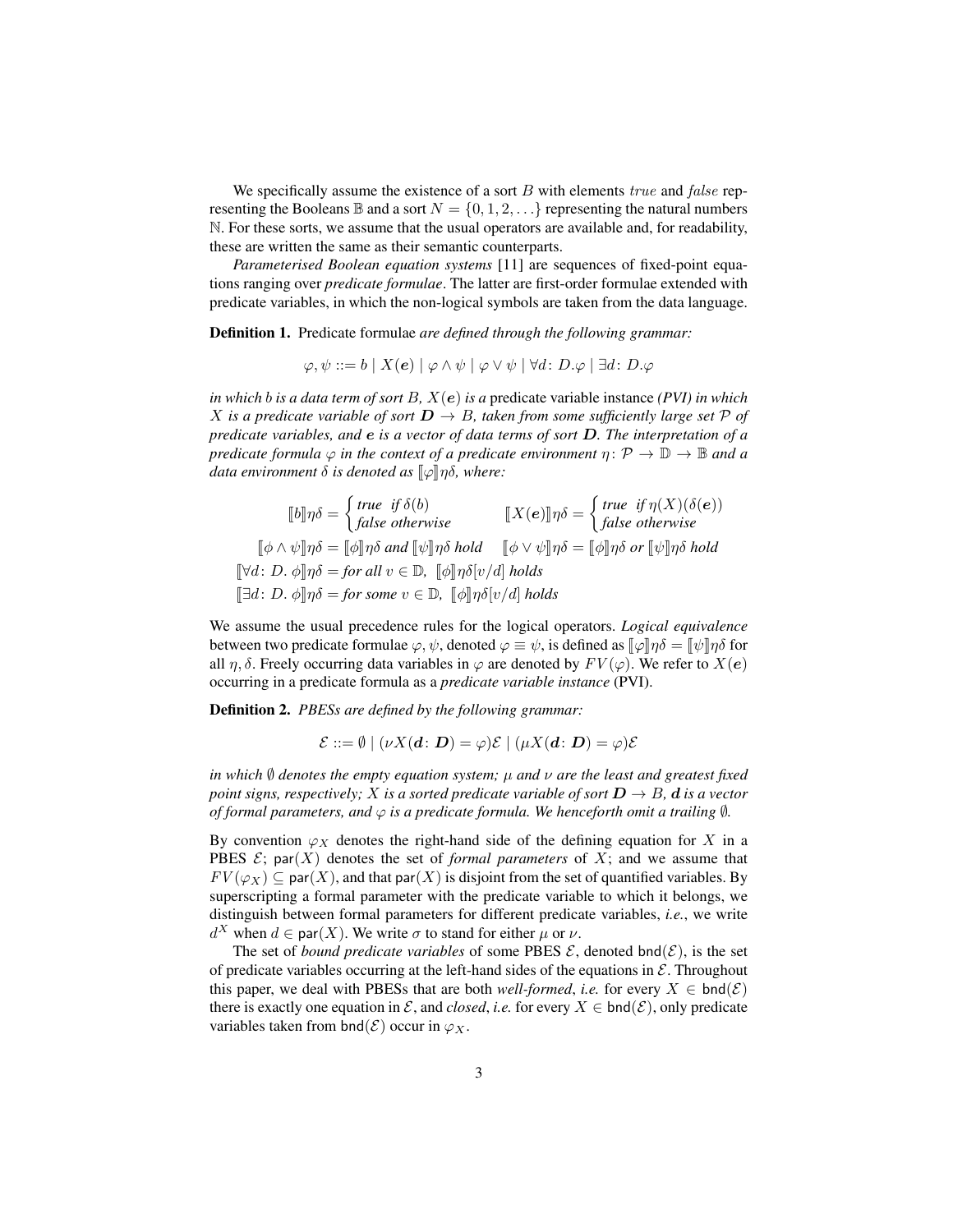To each PBES  $\mathcal E$  we associate a *top assertion*, denoted init  $X(v)$ , where we require  $X \in \text{bnd}(\mathcal{E})$ . For a parameter  $d_m \in \text{par}(X)$  for the top assertion init  $X(v)$  we define the value init $(d_m)$  as  $v_m$ .

We next define a PBES's semantics. Let  $\mathbb{B}^{\mathbb{D}}$  denote the set of functions  $f: \mathbb{D} \to \mathbb{B}$ , and define the ordering  $\sqsubseteq$  as  $f \sqsubseteq g$  iff for all  $v \in \mathbb{D}$ ,  $f(v)$  implies  $g(v)$ . For a given pair of environments  $\delta$ ,  $\eta$ , a predicate formula  $\varphi$  gives rise to a predicate transformer T on the complete lattice  $(\mathbb{B}^{\mathbb{D}}, \underline{\mathbb{D}})$  as follows:  $T(f) = \lambda v \in \mathbb{D} \cdot [\![\varphi]\!] \eta[f/X] \delta[v/d]$ .<br>Since the predicate transformers defined this way are monotone, their

Since the predicate transformers defined this way are monotone, their extremal fixed points exist. We denote the least fixed point of a given predicate transformer T by  $\mu$ T, and the greatest fixed point of T is denoted  $\nu T$ .

Definition 3. *The* solution *of an equation system in the context of a predicate environment* η *and data environment* δ *is defined inductively as follows:*

$$
\llbracket \emptyset \rrbracket \eta \delta = \eta
$$

$$
\llbracket (\mu X(\mathbf{d} : \mathbf{D}) = \varphi_X) \mathcal{E} \rrbracket \eta \delta = \llbracket \mathcal{E} \rrbracket \eta [\mu T / X] \delta
$$

$$
\llbracket (\nu X(\mathbf{d} : \mathbf{D}) = \varphi_X) \mathcal{E} \rrbracket \eta \delta = \llbracket \mathcal{E} \rrbracket \eta [\nu T / X] \delta
$$

*with*  $T(f) = \lambda v \in \mathbb{D}$ .  $[\varphi_X]$  ( $[\varnothing] \eta[f/X] \delta \delta[v/d]$ 

The solution prioritises the fixed point signs of left-most equations over the fixed point signs of equations that follow, while respecting the equations. Bound predicate variables of closed PBESs have a solution that is independent of the predicate and data environments in which it is evaluated. We therefore omit these environments and write  $\mathcal{L}(\mathcal{X})$  instead of  $\mathcal{L}(\mathcal{X})$ .

#### 3 A Motivating Example

In practice, solving PBESs proceeds via *instantiating* [13] into *Boolean equation systems (BESs)*, for which solving is decidable. The latter is the fragment of PBESs with equations that range over propositions only, *i.e.*, formulae without data and quantification. Instantiating a PBES to a BES is akin to state space exploration and suffers from a similar combinatorial explosion. Reducing the time spent on it is thus instrumental in speeding up, or even enabling the solving process. We illustrate this using the following (academic) example, which we also use as our running example:

$$
\nu X(i, j, k, l: N) = (i \neq 1 \lor j \neq 1 \lor X(2, j, k, l + 1)) \land \forall m: N.Z(i, 2, m + k, k)
$$
  
\n
$$
\mu Y(i, j, k, l: N) = k = 1 \lor (i = 2 \land X(1, j, k, l))
$$
  
\n
$$
\nu Z(i, j, k, l: N) = (k < 10 \lor j = 2) \land (j \neq 2 \lor Y(1, 1, l, 1)) \land Y(2, 2, 1, l)
$$

The presence of PVIs  $X(2, j, k, l + 1)$  and  $Z(i, 2, m + k, k)$  in X's equation means the solution to  $X(1,1,1,1)$  depends on the solutions to  $X(2,1,1,2)$  and  $Z(1,2,v+1,1)$ , for all values  $v$ , see Fig. 1. Instantiation finds these dependencies by simplifying the right-hand side of  $X$  when its parameters have been assigned value 1:

$$
(1 \neq 1 \lor 1 \neq 1 \lor X(2, 1, 1, 1 + 1)) \land \forall m: N.Z(1, 2, m + 1, 1)
$$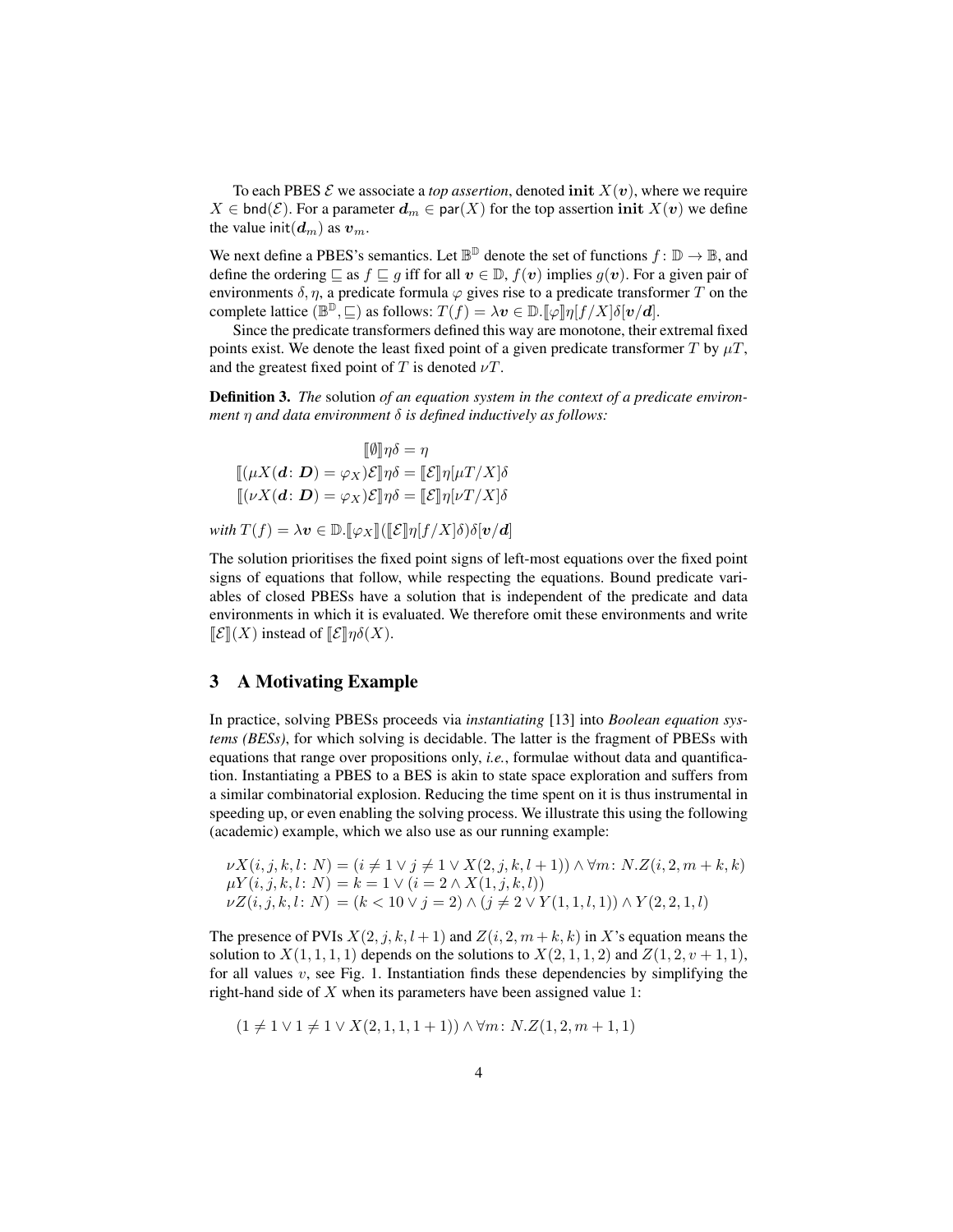

Fig. 1. Dependency graph

Fig. 2. Control flow graph for the running example

Since for an infinite number of different arguments the solution to  $Z$  must be computed, instantiation does not terminate. The problem is with the third parameter  $(k)$  of Z. We cannot simply assume that values assigned to the third parameter of  $Z$  do not matter; in fact, only when  $j = 2$ , Z's right-hand side predicate formula does not depend on  $k$ 's value. This is where our developed method will come into play: it automatically determines that it is sound to replace PVI  $Z(i, 2, m + k, k)$  by, *e.g.*,  $Z(i, 2, 1, k)$  and to remove the universal quantifier, enabling us to solve  $X(1, 1, 1, 1)$  using instantiation.

Our technique uses a *Control Flow Graph* (CFG) underlying the PBES for analysing which parameters of a PBES are *live*. The CFG is a finite abstraction of the dependency graph that would result from instantiating a PBES. For instance, when ignoring the third and fourth parameters in our example PBES, we find that the solution to  $X(1, 1, \ast, \ast)$ depends on the first PVI, leading to  $X(2,1,*,*)$  and the second PVI in X's equation, leading to  $Z(1, 2, \ast, \ast)$ . In the same way we can determine the dependencies for  $Z(1, 2, \ast, \ast)$ , resulting in the finite structure depicted in Fig. 2. The subsequent liveness analysis annotates each vertex with a label indicating which parameters cannot (cheaply) be excluded from having an impact on the solution to the equation system; these are assumed to be live. Using these labels, we modify the PBES automatically.

Constructing a good CFG is a major difficulty, which we address in Section 4. The liveness analysis and the subsequent modification of the analysed PBES is described in Section 5. Since the CFG constructed in Section 4 can still suffer from a combinatorial explosion, we present an optimisation of our analysis in Section 6.

# 4 Constructing Control Flow Graphs for PBESs

The vertices in the control flow graph we constructed in the previous section represent the values assigned to a subset of the equations' formal parameters whereas an edge between two vertices captures the dependencies among (partially instantiated) equations. The better the control flow graph approximates the dependency graph resulting from an instantiation, the more precise the resulting liveness analysis.

Since computing a precise control flow graph is expensive, the problem is to compute the graph effectively and to balance precision and cost. To this end, we first identify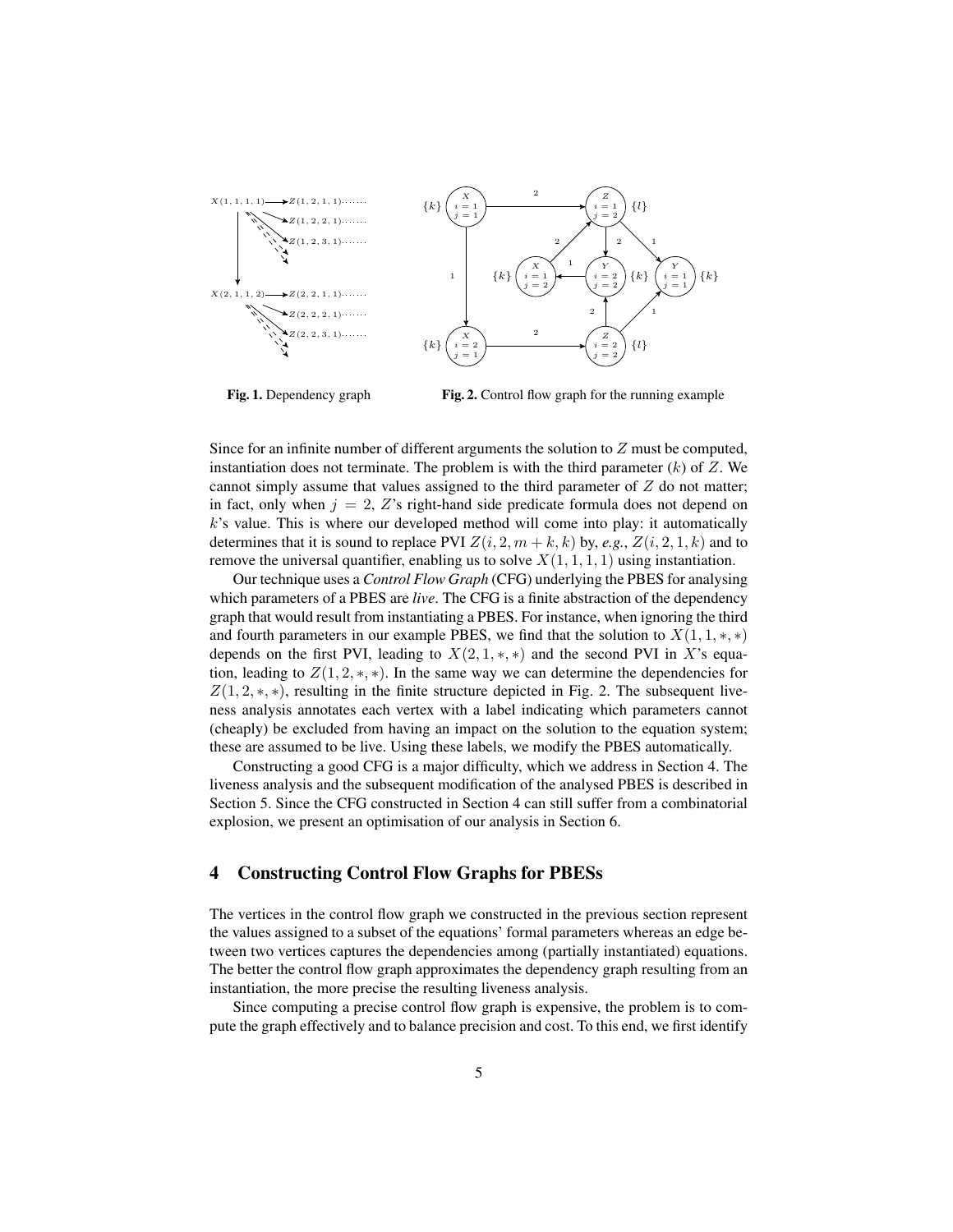a set of *control flow parameters*; the values to these parameters will make up the vertices in the control flow graph. While there is some choice for control flow parameters, we require that these are parameters for which we can *statically* determine:

- 1. the (finite set of) values these parameters can assume,
- 2. the set of PVIs on which the truth of a right-hand side predicate formula may depend, given a concrete value for each control flow parameter, and
- 3. the values assigned to the control flow parameters by all PVIs on which the truth of a right-hand side predicate formula may depend.

In addition to these requirements, we impose one other restriction: control flow parameters of one equation must be *mutually independent*; *i.e.*, we have to be able to determine their values independently of each other. Apart from being a natural requirement for a control flow parameter, it enables us to devise optimisations of our liveness analysis.

We now formalise these ideas. First, we characterise three partial functions that together allow to relate values of formal parameters to the dependency of a formula on a given PVI. Our formalisation of these partial functions is based on the following observation: if in a formula  $\varphi$ , we can replace a particular PVI  $X(e)$  with the subformula  $\psi \wedge X(e)$  without this affecting the truth value of  $\varphi$ , we know that  $\varphi$ 's truth value only depends on  $X(e)$ 's whenever  $\psi$  holds. We will choose  $\psi$  such that it allows us to pinpoint exactly what value a formal parameter of an equation has (or will be assigned through a PVI). Using these functions, we then identify our control flow parameters by eliminating variables that do not meet all of the aforementioned requirements.

In order to reason about individual PVIs occurring in predicate formulae we introduce the notation necessary to do so. Let npred $(\varphi)$  denote the number of PVIs occurring in a predicate formula  $\varphi$ . The function PVI( $\varphi$ , *i*) is the formula representing the *i*<sup>th</sup> PVI in  $\varphi$ , of which  $p\upsilon(\varphi, i)$  is the name and  $\arg(\varphi, i)$  represents the term that appears as the argument of the instance. In general arg $(\varphi, i)$  is a vector, of which we denote the  $j^{\text{th}}$ argument by arg<sub>j</sub> $(\varphi, i)$ . Given predicate formula  $\psi$  we write  $\varphi[i \mapsto \psi]$  to indicate that the PVI at position i is replaced syntactically by  $\psi$  in  $\varphi$ .

**Definition 4.** Let  $s: \mathcal{P} \times \mathbb{N} \times \mathbb{N} \to D$ ,  $t: \mathcal{P} \times \mathbb{N} \times \mathbb{N} \to D$ , and  $c: \mathcal{P} \times \mathbb{N} \times \mathbb{N} \to \mathbb{N}$ *be partial functions, where* D *is the union of all ground terms. The triple* (s, t, c) *is a* unicity constraint *for PBES*  $\mathcal{E}$  *if for all*  $X \in \text{bnd}(\mathcal{E})$ *, i, j, k*  $\in \mathbb{N}$  *and ground terms e:* 

- *(source)* if *s*(*X*, *i*, *j*)=*e then*  $\varphi$ *x* ≡  $\varphi$ *x*[*i* → (*d<sub><i>i*</sub> = *e* ∧ PVI( $\varphi$ *x*, *i*))],
- $\rightarrow$  *(target) if*  $t(X, i, j) = e$  *then*  $\varphi_X \equiv \varphi_X[i \mapsto (\arg_j(\varphi_X, i) = e \land \text{PVI}(\varphi_X, i))],$
- $\rightarrow$  *(copy)* if  $c(X, i, j) = k$  then  $\varphi_X \equiv \varphi_X[i \mapsto (\arg_k(\varphi_X, i) = \bm{d}_j \wedge \text{PVI}(\varphi_X, i))].$

Observe that indeed, function s states that, when defined, formal parameter  $d_i$  must have value  $s(X, i, j)$  for  $\varphi_X$ 's truth value to depend on that of PVI( $\varphi_X$ , i). In the same vein  $t(X, i, j)$ , if defined, gives the fixed value of the  $j^{\text{th}}$  formal parameter of  $\mathsf{pv}(\varphi_X, i)$ . Whenever  $c(X, i, j) = k$  the value of variable  $d_i$  is transparently copied to position k in the i<sup>th</sup> predicate variable instance of  $\varphi_X$ . Since s, t and c are partial functions, we do not require them to be defined; we use  $\perp$  to indicate this.

*Example 1.* A unicity constraint  $(s, t, c)$  for our running example could be one that assigns  $s(X, 1, 2) = 1$ , since parameter  $j^X$  must be 1 to make X's right-hand side formula depend on PVI  $X(2, j, k, l + 1)$ . We can set  $t(X, 1, 2) = 1$ , as one can deduce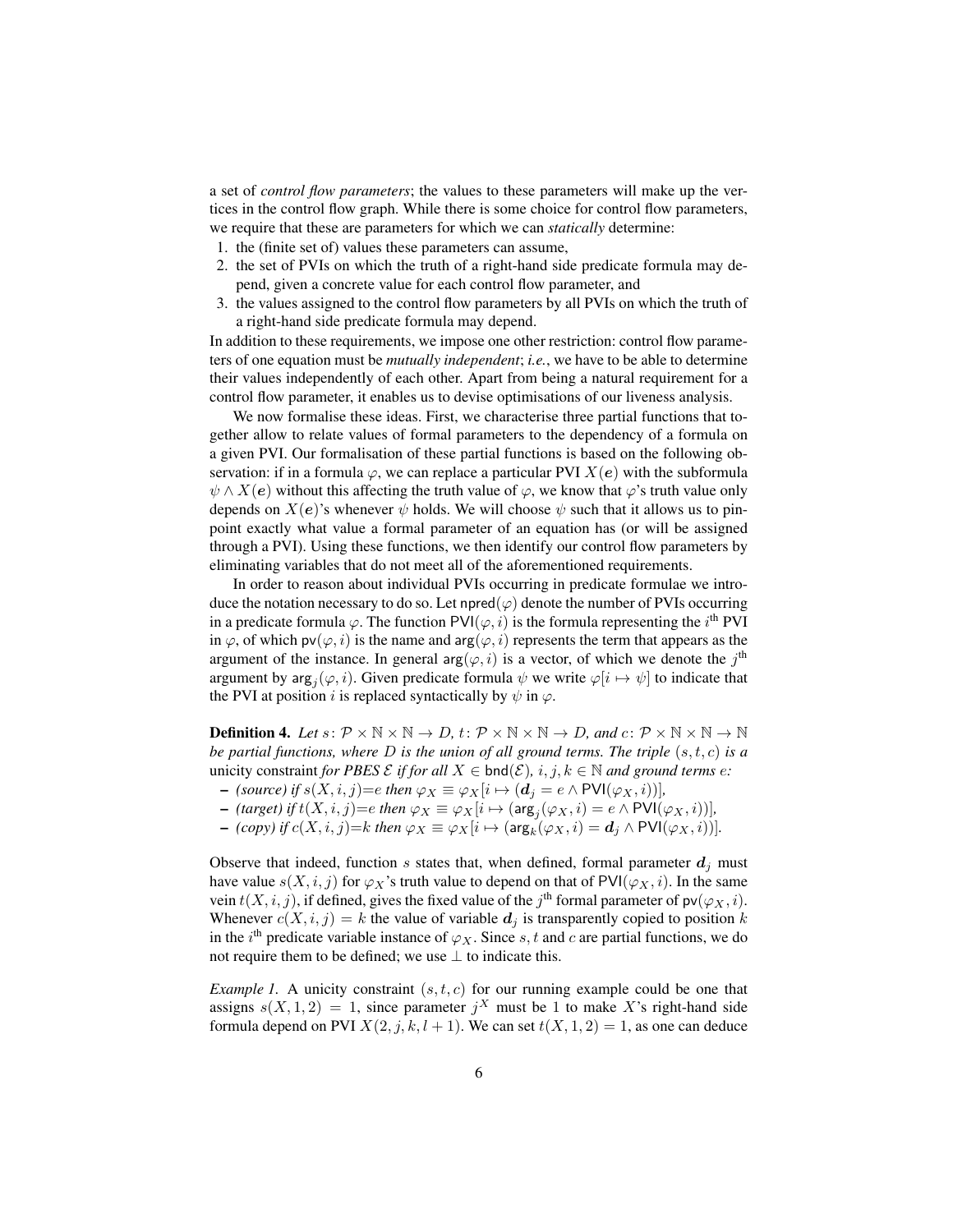that parameter  $j^X$  is set to 1 by the PVI  $X(2, j, k, l + 1)$ ; furthermore, we can set  $c(Z, 1, 4) = 3$ , as parameter  $k^Y$  is set to  $l^Z$ 's value by PVI  $Y(1, 1, l, 1)$ .

From hereon, we assume that  $\mathcal E$  is an arbitrary PBES with (source, target, copy) a unicity constraint we can deduce for it. Notice that for each formal parameter for which either source or target is defined for some PVI, we have a finite set of values that this parameter can assume. However, at this point we do not yet know whether this set of values is exhaustive: it may be that some PVIs may cause the parameter to take on arbitrary values. Below, we will narrow down for which parameters we *can* ensure that the set of values is exhaustive. First, we eliminate formal parameters that do not meet conditions 1–3 for PVIs that induce self-dependencies for an equation.

**Definition 5.** A parameter  $d_n \in \text{par}(X)$  is a local control flow parameter *(LCFP)* if for *all i such that*  $pv(\varphi_X, i) = X$ *, either* source $(X, i, n)$  *and* target $(X, i, n)$  *are defined, or* copy $(X, i, n) = n$ .

*Example 2.* Formal parameter  $l^X$  in our running example does not meet the conditions of Def. 5 and is therefore not an LCFP. All other parameters in all other equations are still LCFPs since  $X$  is the only equation with a self-dependency.

From the formal parameters that are LCFPs, we next eliminate those parameters that do not meet conditions 1–3 for PVIs that induce dependencies among *different* equations.

**Definition 6.** A parameter  $d_n \in \text{par}(X)$  is a global control flow parameter *(GCFP)* if *it is an LCFP, and for all*  $Y \in \text{bnd}(\mathcal{E}) \setminus \{X\}$  *and all i such that*  $\text{pv}(\varphi_Y, i) = X$ *, either* target(Y, i, n) is defined, or copy(Y, i, m) = n for some GCFP  $d_m \in \text{par}(Y)$ .

The above definition is recursive in nature: if a parameter does not meet the GCFP conditions then this may result in another parameter also not meeting the GCFP conditions. Any set of parameters that meets the GCFP conditions is a good set, but larger sets possibly lead to better information about the control flow in a PBES.

*Example 3.* Formal parameter  $k^Z$  in our running example is not a GCFP since in PVI  $Z(i, 2, m+k, k)$  from X's equation, the value assigned to  $k^Z$  cannot be determined.

The parameters that meet the GCFP conditions satisfy the conditions 1–3 that we imposed on control flow parameters: they assume a finite set of values, we can deduce which PVIs may affect the truth of a right-hand side predicate formula, and we can deduce how these parameters evolve as a result of all PVIs in a PBES. However, we may still have parameters of a given equation that are mutually dependent. Note that this dependency can only arise as a result of copying parameters: in all other cases, the functions source and target provide the information to deduce concrete values.

*Example 4.* GCFP  $k^Y$  affects GCFP  $k^X$ 's value through PVI  $X(1, j, k, l)$ ; likewise,  $k^X$ affects  $l^Z$ 's value through PVI  $Z(i, 2, m + k, k)$ . Through the PVI  $Y(2, 2, 1, l)$  in  $Z$ 's equation, GCFP  $l^Z$  affects GCFPs  $l^Y$  value. Thus,  $k^Y$  affects  $l^Y$ 's value transitively.

We identify parameters that, through copying, may become mutually dependent. To this end, we use a relation  $\sim$ , to indicate that GCFPs are *related*. Let  $d_n^X$  and  $d_m^Y$  be GCFPs; these are *related*, denoted  $d_{n}^{X} \sim d_{m}^{Y}$ , if  $n = \text{copy}(Y, i, m)$  for some *i*. Next, we characterise when a set of GCFPs does not introduce mutual dependencies.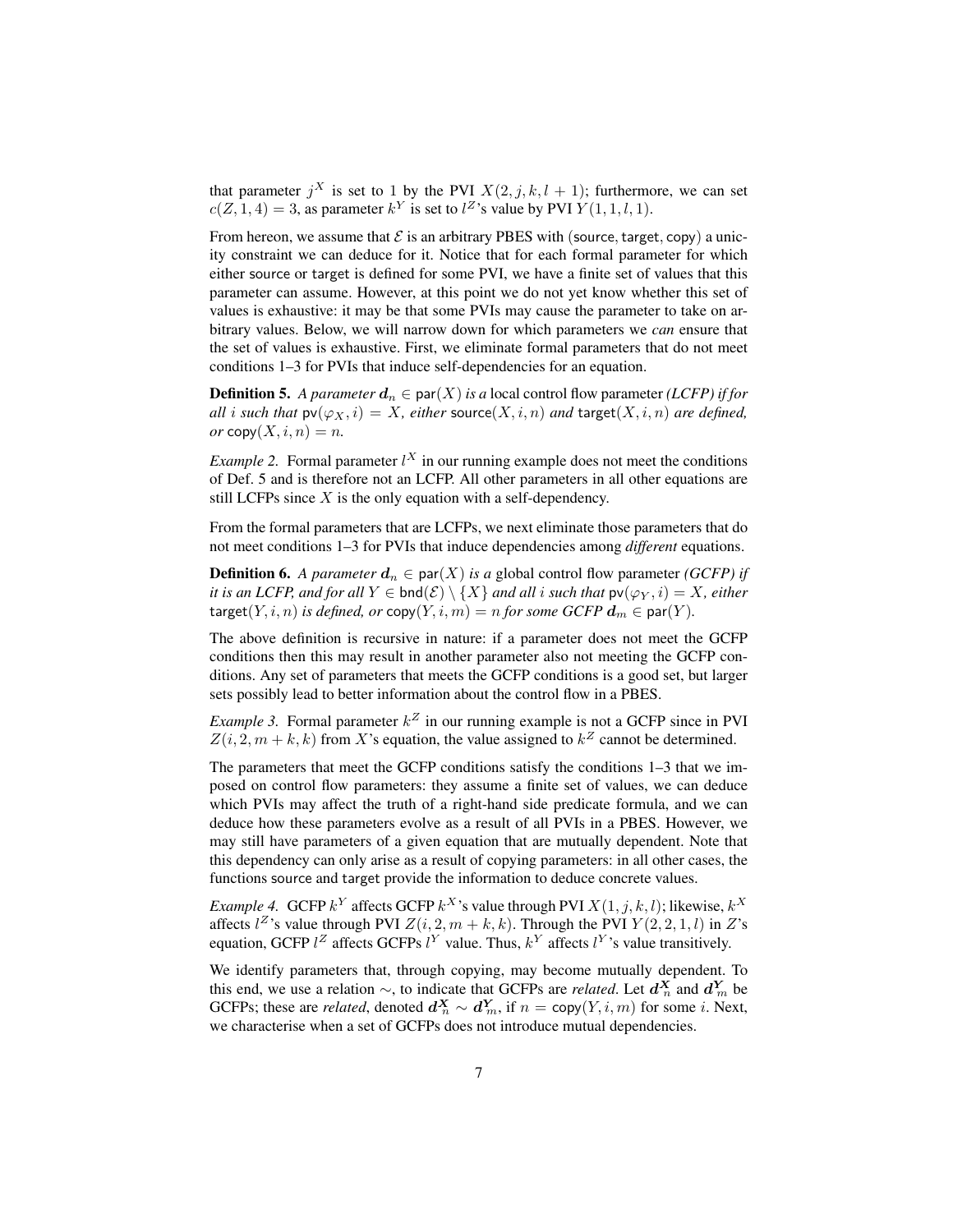Definition 7. *Let* C *be a set of GCFPs, and let* ∼<sup>∗</sup> *denote the reflexive, symmetric and transitive closure of* ∼ *on* C*. Assume* ≈ ⊆ C×C *is an equivalence relation that subsumes* ∼<sup>∗</sup> *;* i.e.*, that satisfies* ∼<sup>∗</sup>⊆≈*. Then the pair* hC, ≈i *defines a* control structure *if for all*  $X \in \text{bnd}(\mathcal{E})$  *and all*  $d, d' \in \mathcal{C} \cap \text{par}(X)$ *, if*  $d \approx d'$ *, then*  $d = d'$ *.* 

We say that a unicity constraint is a *witness* to a control structure  $\langle C, \approx \rangle$  if the latter can be deduced from the unicity constraint through Definitions 5–7. The equivalence  $\approx$  in a control structure also serves to identify GCFPs that take on the same role in *different* equations: we say that two parameters  $c, c' \in \mathcal{C}$  are *identical* if  $c \approx c'$ . As a last step, we formally define our notion of a control flow parameter.

Definition 8. *A formal parameter* c *is a* control flow parameter (CFP) *if there is a control structure*  $\langle \mathcal{C}, \approx \rangle$  *such that*  $c \in \mathcal{C}$ *.* 

*Example 5.* There is a unicity constraint that identifies that parameter  $i^X$  is copied to  $i^Z$  in our running example. Then necessarily  $i^Z \sim i^X$  and thus  $i^X \approx i^Z$  for a control structure  $\langle \mathcal{C}, \approx \rangle$  with  $i^X, i^Z \in \mathcal{C}$ . However,  $i^X$  and  $i^Y$  do not have to be related, but we have the option to define  $\approx$  so that they are. The structure  $\langle \{i^X, j^X, i^Y, j^Y, i^Z, j^Z\}, \approx \rangle$ for which  $\approx$  relates all (and only) identically named parameters is a control structure.

Using a control structure  $\langle \mathcal{C}, \approx \rangle$ , we can ensure that all equations have the same set of CFPs. This can be done by assigning unique names to identical CFPs and by adding CFPs that do not appear in an equation as formal parameters for this equation. Without loss of generality we therefore continue to work under the following assumption.

**Assumption 1** *The set of CFPs is the same for every equation in a PBES*  $\mathcal{E}$ *; i.e., for all*  $X, Y \in \text{bnd}(\mathcal{E}), d^X \in \text{par}(X)$  *is a CFP iff*  $d^Y \in \text{par}(Y)$  *is a CFP, and*  $d^X \approx d^Y$ .

From hereon, we call any formal parameter that is not a control flow parameter a *data parameter*. We make this distinction explicit by partitioning  $D$  into CFPs  $C$  and data parameters  $\mathcal{D}^{DP}$ . As a consequence of Assumption 1, we may assume that every PBES we consider has equations with the same sequence of CFPs; *i.e.*, all equations are of the form  $\sigma X(c: C, d^X : D^X) = \varphi_X(c, d^X)$ , where c is the (vector of) CFPs, and  $d^X$  is the (vector of) data parameters of the equation for  $X$ .

Using the CFPs, we next construct a control flow graph. Vertices in this graph represent valuations for the vector of CFPs and the edges capture dependencies on PVIs. The set of potential valuations for the CFPs is bounded by values( $c_k$ ), defined as:

$$
\{\operatorname{\mathsf{init}}(\mathbf{c}_k)\}\cup\bigcup_{i\in\mathbb{N},X\in\operatorname{\mathsf{bnd}}(\mathcal{E})}\{v\in D\mid\operatorname{\mathsf{source}}(X,i,k)=v\lor\operatorname{\mathsf{target}}(X,i,k)=v\}.
$$

We generalise values to the vector  $c$  in the obvious way.

**Definition 9.** *The control flow graph (CFG) of*  $\mathcal E$  *is a directed graph*  $(V, \rightarrow)$  *with:*  $-V \subseteq \text{bnd}(\mathcal{E}) \times \text{values}(c)$ .  $-\to\; \subseteq V\times \mathbb N\times V$  is the least relation for which, whenever  $(X,\bm v)\stackrel{i}{\to} ({\sf pv}(\varphi_X,i),\bm w)$ 

*then for every* k *either:*

• source $(X, i, k) = v_k$  *and* target $(X, i, k) = w_k$ *, or*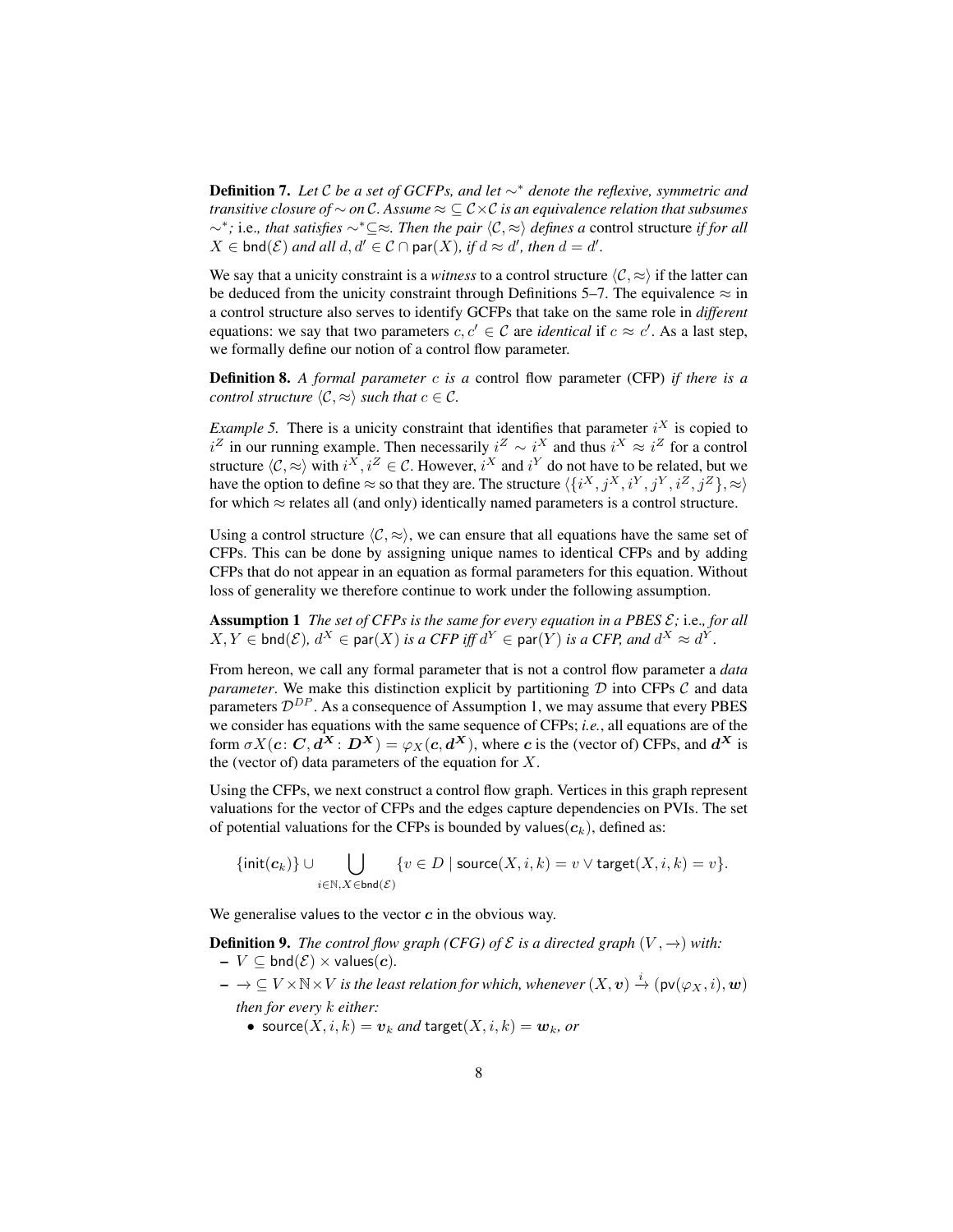- source $(X, i, k) = \bot$ , copy $(X, i, k) = k$  *and*  $v_k = w_k$ , *or*
- source $(X, i, k) = \bot$ , and target $(X, i, k) = w_k$ .

We refer to the vertices in the CFG as *locations*. Note that a CFG is finite since the set values $(c)$  is finite. Furthermore, CFGs are complete in the sense that all PVIs on which the truth of some  $\varphi_X$  may depend when  $c = v$  are neighbours of location  $(X, v)$ .

*Example 6.* Using the CFPs identified earlier and an appropriate unicity constraint, we can obtain the CFG depicted in Fig. 2 for our running example.

*Implementation.* CFGs are defined in terms of CFPs, which in turn are obtained from a unicity constraint. Our definition of a unicity constraint is not constructive. However, a unicity constraint can be derived from *guards* for a PVI. Computing the exact guard, *i.e.* the strongest formula  $\psi$  satisfying  $\varphi \equiv \varphi[i \mapsto (\psi \wedge \text{PVI}(\varphi, i))]$ , is computationally hard. We can efficiently approximate it such that  $\varphi \equiv \varphi[i \mapsto ($ guard<sup>i</sup> $(\varphi) \wedge \text{PVI}(\varphi, i))]$ ; *i.e.*,  $PVI(\varphi, i)$  is relevant to  $\varphi$ 's truth value only if guard<sup>*i*</sup>( $\varphi$ ) is satisfiable, as follows:

**Definition 10.** Let  $\varphi$  be a predicate formula. We define the guard of the *i*-th PVI in  $\varphi$ ,  $denoted$  guard<sup> $i$ </sup> $(\varphi)$ *, inductively as follows:* 

$$
\text{guard}^{i}(b) = \text{false} \qquad \qquad \text{guard}^{i}(Y) = \text{true}
$$
\n
$$
\text{guard}^{i}(\forall d: D.\varphi) = \text{guard}^{i}(\varphi) \qquad \text{guard}^{i}(\exists d: D.\varphi) = \text{guard}^{i}(\varphi)
$$
\n
$$
\text{guard}^{i}(\varphi \land \psi) = \begin{cases}\ns(\varphi) \land \text{guard}^{i-\text{npred}(\varphi)}(\psi) & \text{if } i > \text{npred}(\varphi) \\
s(\psi) \land \text{guard}^{i}(\varphi) & \text{if } i \leq \text{npred}(\varphi)\n\end{cases}
$$
\n
$$
\text{guard}^{i}(\varphi \lor \psi) = \begin{cases}\ns(\neg \varphi) \land \text{guard}^{i-\text{npred}(\varphi)}(\psi) & \text{if } i > \text{npred}(\varphi) \\
s(\neg \psi) \land \text{guard}^{i}(\varphi) & \text{if } i \leq \text{npred}(\varphi)\n\end{cases}
$$

*where*  $s(\varphi) = \varphi$  *if* npred $(\varphi) = 0$ *, and true otherwise.* 

*Example 7.* In the running example guard  $(\varphi_X) = \text{true} \land \neg(i \neq 1) \land \neg(j \neq 1) \land \text{true}.$ 

A good heuristic for defining the unicity constraints is looking for positive occurrences of constraints of the form  $d = e$  in the guards and using this information to see if the arguments of PVIs reduce to constants.

#### 5 Data Flow Analysis

Our liveness analysis is built on top of CFGs constructed using Def. 9. The analysis proceeds as follows: for each location in the CFG, we first identify the data parameters that may directly affect the truth value of the corresponding predicate formula. Then we inductively identify data parameters that can affect such parameters through PVIs as live as well. Upon termination, each location is labelled by the *live* parameters at that location. The set sig( $\varphi$ ) of parameters that affect the truth value of a predicate formula  $\varphi$ , *i.e.*, those parameters that occur in Boolean data terms, are approximated as follows:

$$
\begin{aligned} \mathsf{sig}(b) &= FV(b) & \mathsf{sig}(Y(e)) &= \emptyset \\ \mathsf{sig}(\varphi \land \psi) &= \mathsf{sig}(\varphi) \cup \mathsf{sig}(\psi) & \mathsf{sig}(\varphi \lor \psi) &= \mathsf{sig}(\varphi) \cup \mathsf{sig}(\psi) \\ \mathsf{sig}(\exists d\colon D.\varphi) &= \mathsf{sig}(\varphi) \setminus \{d\} & \mathsf{sig}(\forall d\colon D.\varphi) &= \mathsf{sig}(\varphi) \setminus \{d\} \end{aligned}
$$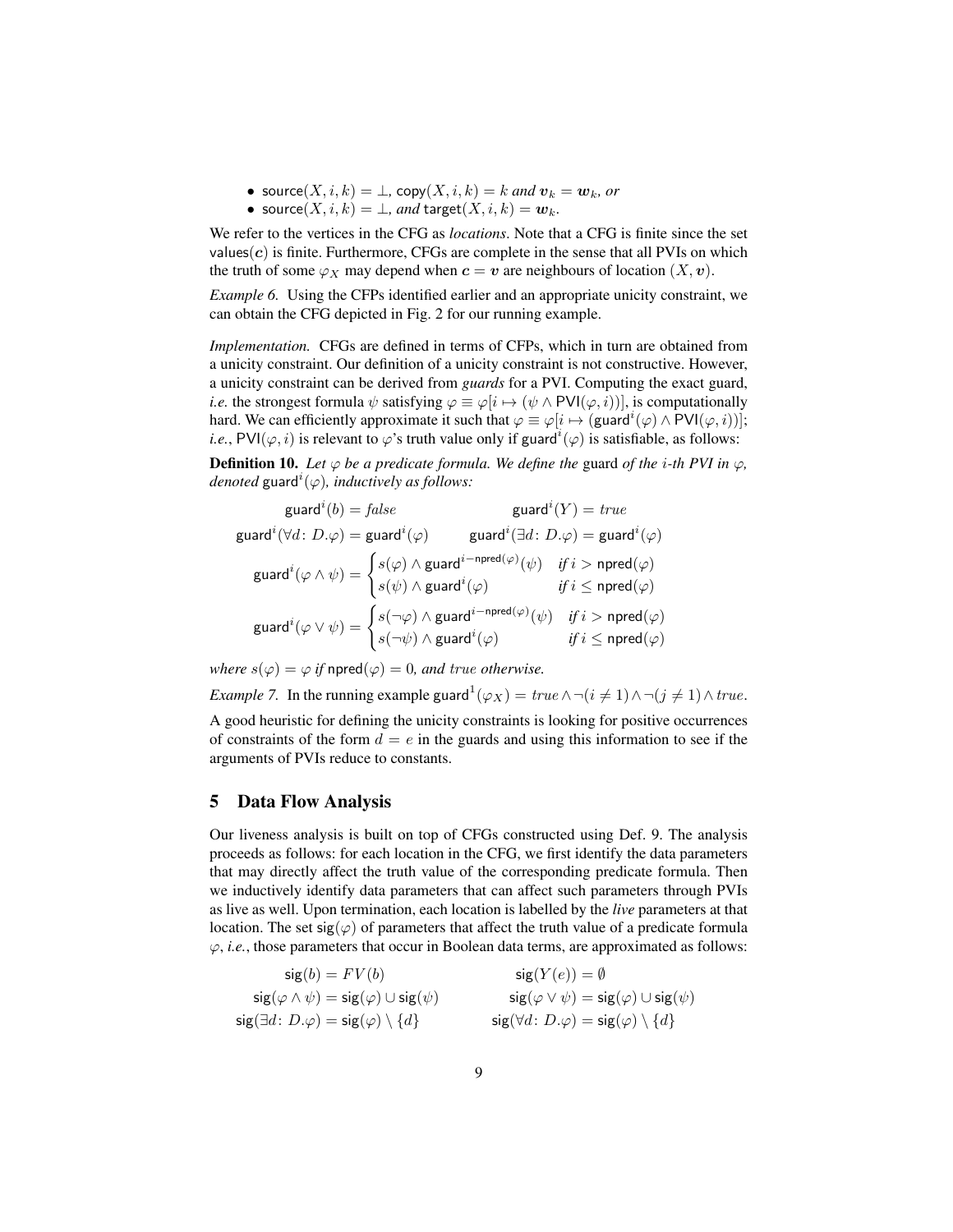Observe that  $sig(\varphi)$  is not invariant under logical equivalence. We use this fact to our advantage: we assume the existence of a function simplify for which we require simplify( $\varphi$ )  $\equiv \varphi$ , and sig(simplify( $\varphi$ ))  $\subseteq$  sig( $\varphi$ ). An appropriately chosen function simplify may help to narrow down the parameters that affect the truth value of predicate formulae in our base case; in the worst case the function leaves  $\varphi$  unchanged. Labelling the CFG with live variables is achieved as follows:

**Definition 11.** Let  $\mathcal{E}$  be a PBES and let  $(V, \rightarrow)$  be its CFG. The labelling  $L: V \rightarrow$  $\mathbb{P}(\mathcal{D}^{DP})$  is defined as  $L(X, v) = \bigcup_{n \in \mathbb{N}} L^n(X, v)$ , with  $L^n$  inductively defined as:

$$
L^{0}(X, v) = \text{sig}(\text{simplify}(\varphi_{X}[c := v]))
$$
  
\n
$$
L^{n+1}(X, v) = L^{n}(X, v) \cup \{d \in \text{par}(X) \cap \mathcal{D}^{DP} \mid \exists i \in \mathbb{N}, (Y, w) \in V :
$$
  
\n
$$
(X, v) \xrightarrow{i} (Y, w) \wedge \exists d_{\ell} \in L^{n}(Y, w) : d \in FV(\text{arg}_{\ell}(\varphi_{X}, i))\}
$$

The set  $L(X, v)$  approximates the set of parameters potentially live at location  $(X, v)$ ; all other data parameters are guaranteed to be "dead", *i.e.*, irrelevant.

*Example 8.* The labelling computed for our running example is depicted in Fig. 2. One can cheaply establish that  $k^Z \notin L^0(Z, 1, 2)$  since assigning value 2 to  $j^Z$  in Z's righthand side effectively allows to reduce subformula  $(k < 10 \vee j = 2)$  to *true*. We have  $l \in L^1(Z, 1, 2)$  since we have  $k^Y \in L^0(Y, 1, 1)$ .

A parameter  $d$  that is not live at a location can be assigned a fixed default value. To this end the corresponding data argument of the PVIs that lead to that location are replaced by a default value  $init(d)$ . This is achieved by function Reset, defined below:

**Definition 12.** Let  $\mathcal{E}$  be a PBES, let  $(V, \rightarrow)$  be its CFG, with labelling L. The PBES Reset<sub>L</sub>( $\mathcal{E}$ ) is obtained from  $\mathcal{E}$  by replacing every PVI  $X(e, e')$  in every  $\varphi_X$  of  $\mathcal{E}$  by the  ${\it formula}\,\ \bigwedge_{\bm{v}\in{\sf values}(\bm{c})}(\bm{v}\,\neq\,\bm{e}\vee X(\bm{e},{\sf{Reset}}_L^{(X,\bm{v})}(\bm{e}'))).$  *The function*  ${\sf{Reset}}_L^{(X,\bm{v})}(\bm{e}')$  *is defined positionally as follows:*

if 
$$
d_i \in L(X, v)
$$
 we set  $Reset_L^{(X, v)}(e')_i = e'_i$ , else  $Reset_L^{(X, v)}(e')_i = init(d_i)$ .

Resetting dead parameters preserves the solution of the PBES, as we claim below.

Theorem 1. *Let* E *be a PBES, and* L *a labelling. For all predicate variables* X*, and ground terms*  $\mathbf{v}$  *and*  $\mathbf{w}$ :  $\lbrack\!\lbrack\mathcal{E}\rbrack\!\rbrack(X(\lbrack\!\lbrack\mathbf{v}\rbrack\!\rbrack, \lbrack\!\lbrack\mathbf{w}\rbrack\!\rbrack)) = \lbrack\!\lbrack\mathsf{Reset}_L(\mathcal{E})\rbrack\!\rbrack(X(\lbrack\!\lbrack\mathbf{v}\rbrack\!\rbrack, \lbrack\!\lbrack\mathbf{w}\rbrack\!\rbrack)).$ 

*Proof sketch.* We define a relation  $R^L$  such that  $(X, [\![\boldsymbol{v}]\!], [\![\boldsymbol{w}]\!]) R^L(Y, [\![\boldsymbol{v}']\!], [\![\boldsymbol{w}']\!])$  if and  $\text{val}$  if  $X = V$   $[\![\boldsymbol{w}]\!] = [\![\boldsymbol{w}'\!]$  and  $\forall d \in I(Y, \boldsymbol{w})$  if  $[\![\boldsymbol{w} \cdot \textbf{u}] \!] = [\![\boldsymbol{w}' \cdot \textbf{u}]$ . Thi only if  $X = Y$ ,  $[\![\boldsymbol{v}]\!] = [\![\boldsymbol{v}']\!]$ , and  $\forall d_k \in L(X, \boldsymbol{v})$  :  $[\![\boldsymbol{w}_k]\!] = [\![\boldsymbol{w}'_k]\!]$ . This relation is a consistent correlation [15]; the result than follows. See [0] for a detailed proof *consistent correlation* [15]; the result then follows. See [9] for a detailed proof.  $\square$ 

As a consequence of the above theorem, instantiation of a PBES may become feasible where this was not the case for the original PBES. This is nicely illustrated by our running example, which now indeed can be instantiated to a BES.

*Example 9.* Observe that parameter  $k^Z$  is not labelled in any of the  $Z$  locations. This means that  $X$ 's right-hand side essentially changes to:

$$
(i \neq 1 \lor j \neq 1 \lor X(2, j, k, l+1)) \land
$$
  

$$
\forall m: N.(i \neq 1 \lor Z(i, 2, 1, k)) \land \forall m: N.(i \neq 2 \lor Z(i, 2, 1, k))
$$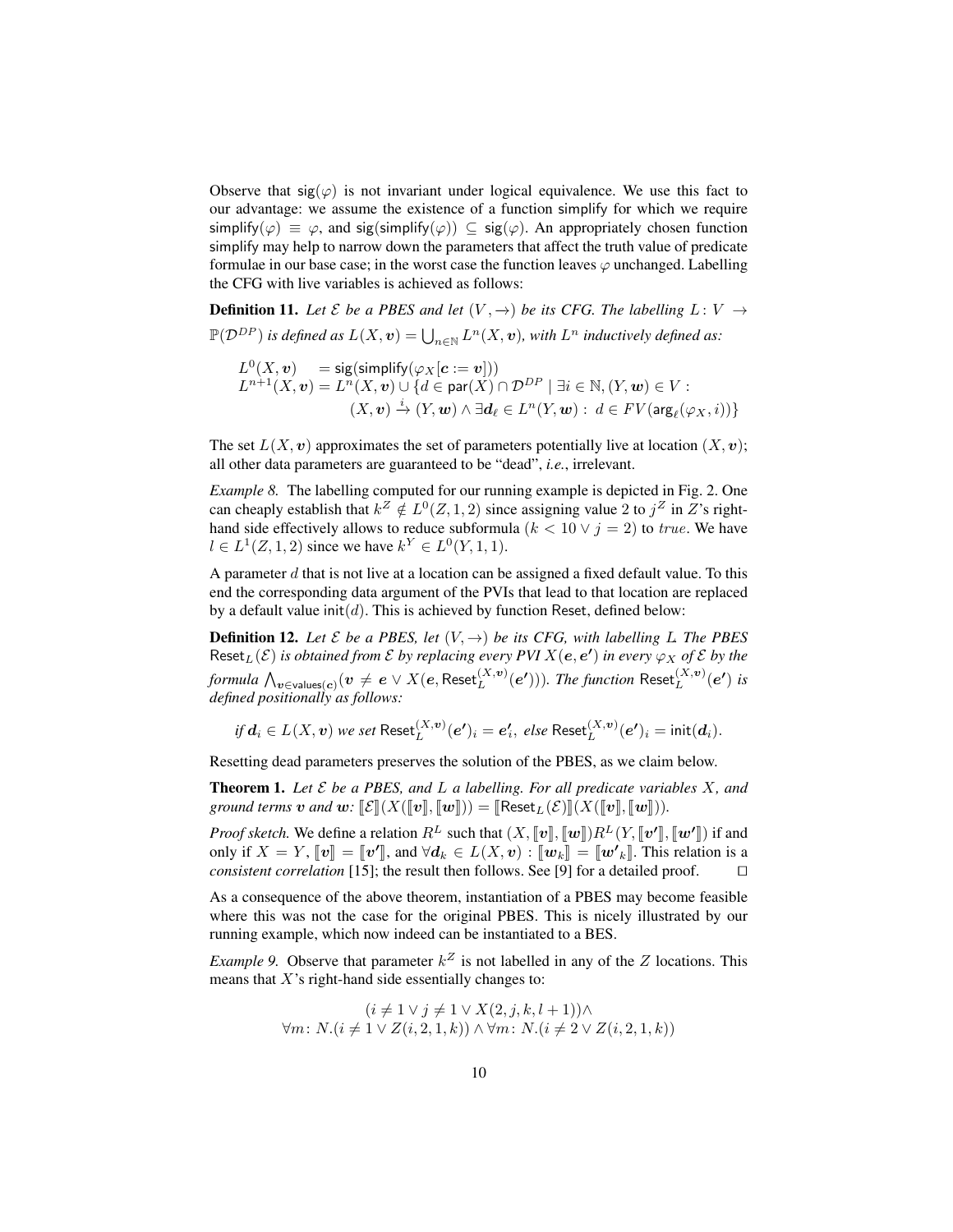Since variable  $m$  no longer occurs in the above formula, the quantifier can be eliminated. Applying the reset function on the entire PBES leads to a PBES that we *can* instantiate to a BES (in contrast to the original PBES), allowing us to compute that the solution to  $X(1, 1, 1, 1)$  is *true*. This BES has only 7 equations.

### 6 Optimisation

Constructing a CFG can suffer from a combinatorial explosion; *e.g.*, the size of the CFG underlying the following PBES is exponential in the number of detected CFPs.

 $\nu X(i_1, \ldots, i_n : B) = (i_1 \wedge X(false, \ldots, i_n)) \vee (\neg i_1 \wedge X(true, \ldots, i_n)) \vee$  $\cdots \vee (i_n \wedge X(i_1, \ldots, \text{false})) \vee (\neg i_n \wedge X(i_1, \ldots, \text{true}))$ 

In this section we develop an alternative to the analysis of the previous section which mitigates the combinatorial explosion but still yields sound results. The correctness of our alternative is based on the following proposition, which states that resetting using any labelling that approximates that of Def. 11 is sound.

**Proposition 1.** Let, for given PBES  $\mathcal{E}$ ,  $(V, \rightarrow)$  be a CFG with labelling L, and let L' *be a labelling such that*  $L(X, v) \subseteq L'(X, v)$  *for all*  $(X, v)$ *. Then for all*  $X, v$  *and*  $w$ *:*  $\llbracket \mathcal{E} \rrbracket(X(\llbracket \boldsymbol{v} \rrbracket, \llbracket \boldsymbol{w} \rrbracket)) = \llbracket \mathsf{Reset}_{L'}(\mathcal{E}) \rrbracket(X(\llbracket \boldsymbol{v} \rrbracket, \llbracket \boldsymbol{w} \rrbracket))$ 

The idea is to analyse a CFG consisting of disjoint subgraphs for each individual CFP, where each subgraph captures which PVIs are under the control of a CFP: only if the CFP can confirm whether a predicate formula potentially depends on a PVI, there will be an edge in the graph. As before, let  $\mathcal E$  be an arbitrary but fixed PBES, (source, target, copy) a unicity constraint derived from  $\mathcal{E}$ , and  $\mathcal{C}$  a vector of CFPs.

**Definition 13.** *The* local *control flow graph* (*LCFG*) is a graph  $(V^l, \hookrightarrow)$  *with:*  $V^l = \{(X,n,v) \mid X \in \mathsf{bnd}(\mathcal{E}) \land n \leq |\bm{c}| \land v \in \mathsf{values}(\bm{c}_n)\},$  *and* 

- 
- $\hookrightarrow \subseteq V^l$  × N × V<sup>l</sup> is the least relation satisfying  $(X, n, v) \stackrel{i}{\hookrightarrow} (\mathsf{pv}(\varphi_X, i), n, w)$  if:
	- source $(X, i, n) = v$  *and* target $(X, i, n) = w$ , *or*
	- source $(X, i, n) = \bot$ ,  $pv(\varphi_X, i) \neq X$  *and* target $(X, i, n) = w$ , *or*
	- source $(X, i, n) = \bot$ ,  $pv(\varphi_X, i) \neq X$  *and* copy $(X, i, n) = n$  *and*  $v = w$ .

We write  $(X, n, v) \stackrel{i}{\hookrightarrow}$  if there exists some  $(Y, m, w)$  such that  $(X, n, v) \stackrel{i}{\hookrightarrow} (Y, m, w)$ . Note that the size of an LCFG is  $\mathcal{O}(|\text{bnd}(\mathcal{E})| \times |\mathbf{c}| \times \max\{|\text{values}(\mathbf{c}_k)| \mid 0 \le k \le |\mathbf{c}|\}).$ 

*Example 10.* For our running example, we obtain the following LCFG.

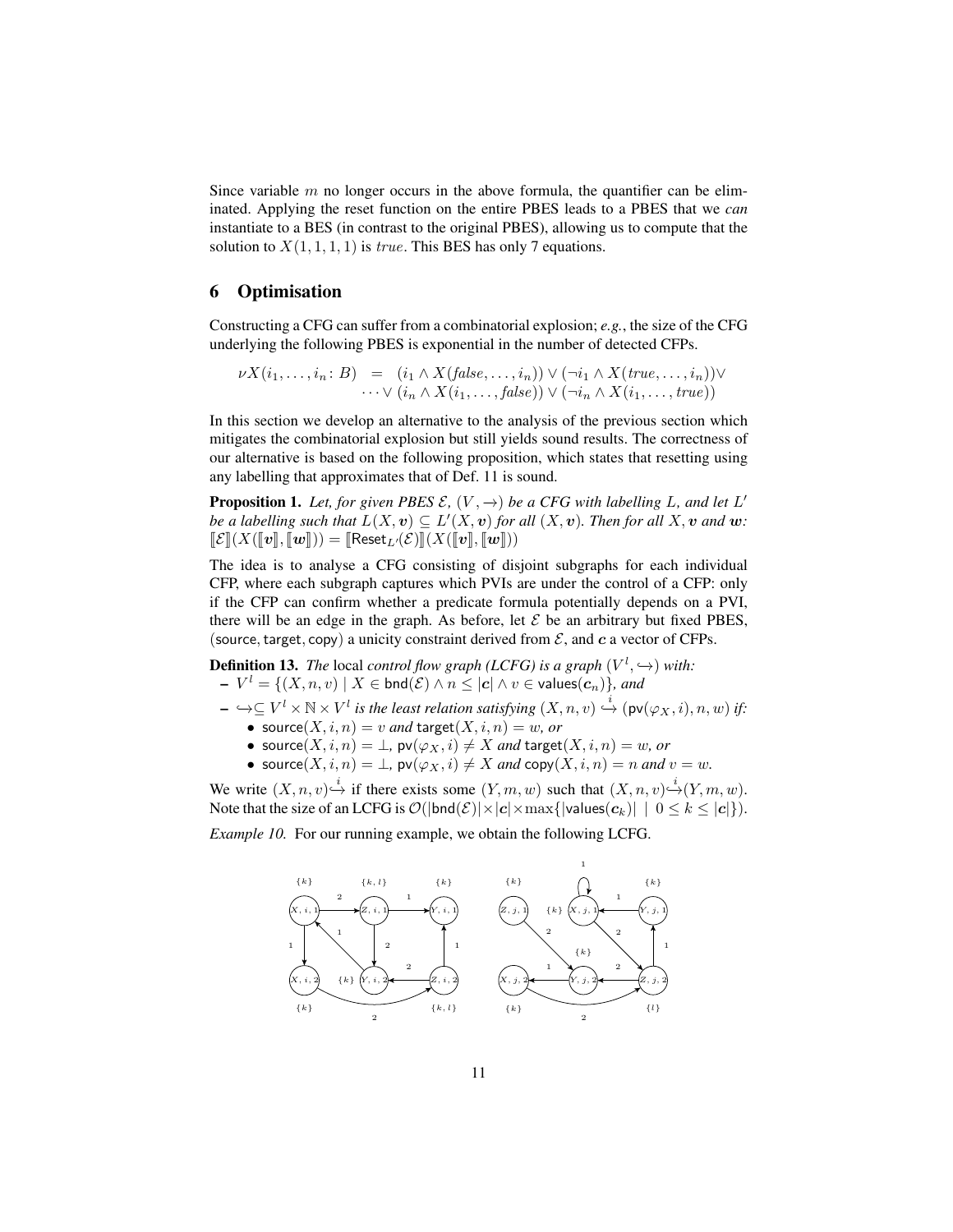We next describe how to label the LCFG in such a way that the labelling meets the condition of Proposition 1, ensuring soundness of our liveness analysis. The idea of using LCFGs is that in practice, the use and alteration of a data parameter is entirely determined by a single CFP, and that only on "synchronisation points" of two CFPs (when the values of the two CFPs are such that they both confirm that a formula may depend on the same PVI) there is exchange of information in the data parameters.

We first formalise when a data parameter is involved in a recursion (*i.e.*, when the parameter may affect whether a formula depends on a PVI, or when a PVI may modify the data parameter through a self-dependency or uses it to change another parameter). Let  $X \in \text{bnd}(\mathcal{E})$  be an arbitrary bound predicate variable in the PBES  $\mathcal{E}$ .

## **Definition 14.** *Denote*  $PVI(\varphi_X, i)$  *by*  $Y(e)$ *. Parameter*  $d_i \in \text{par}(X)$  *is:*

- $-$  used for  $Y(e)$  *if*  $d_j ∈ FV$ (guard<sup>*i*</sup>( $\varphi_X$ ));
- − used in  $Y(e)$  *if for some*  $k$ *, we have*  $d_i \in FV(e_k)$ *,*  $(k \neq j$  *if*  $X = Y)$ *;*
- changed *by*  $Y(e)$  *if both*  $X = Y$  *and*  $d_j \neq e_j$ *.*

*Example 11.* In the running example, k is used for  $PVI(\varphi_Y, 1)$ . Parameter l is used in PVI( $\varphi_Z$ , 1) and it is changed by PVI( $\varphi_X$ , 1).

The PVIs using or modifying some data parameter constitute the parameter's dataflow. A data parameter *belongs to* a CFP if its complete dataflow is controlled by that CFP.

**Definition 15.**  $CFP \ c_j$  rules PVI( $\varphi_X, i$ ) *if*  $(X, j, v) \stackrel{i}{\hookrightarrow}$  *for some*  $v$ *. Let*  $d \in \text{par}(X) \cap$  $\mathcal{D}^{DP}$  *be a data parameter; d* belongs to  $c_j$  *if and only if:* 

- $-$  *whenever* d *is used for* or *in* PVI( $\varphi_X$ , *i*)*,*  $c_j$  *rules* PVI( $\varphi_X$ , *i*)*,* and
- *whenever d is changed by*  $PVI(\varphi_X, i)$ *,*  $c_j$  *rules*  $PVI(\varphi_X, i)$ *.*

*The set of data parameters that belong to*  $c_i$  *is denoted by* belongs( $c_i$ ).

*Example 12.* In all equations in our running example,  $k$  and  $l$  both belong to both  $i$ and j. Consider, e.g.,  $PVI(\varphi_X, 2)$ , for which k is used; this PVI is ruled by i, which is witnessed by the edge  $(X, i, 2) \stackrel{2}{\hookrightarrow} (Z, i, 2)$ .

By adding dummy CFPs that can only take on one value, we can ensure that every data parameter belongs to at least one CFP. For simplicity and without loss of generality, we can therefore continue to work under the following assumption.

#### Assumption 2 *Each data parameter in an equation belongs to at least one CFP.*

We next describe how to conduct the liveness analysis using the LCFG. Every live data parameter is only labelled in those subgraphs corresponding to the CFPs to which it belongs. The labelling itself is constructed in much the same way as was done in the previous section. Our base case labels a vertex  $(X, n, v)$  with those parameters that belong to the CFP and that are significant in  $\varphi_X$  when  $c_n$  has value v. The backwards reachability now distinguishes two cases, based on whether the influence on live variables is internal to the CFP or via an external CFP.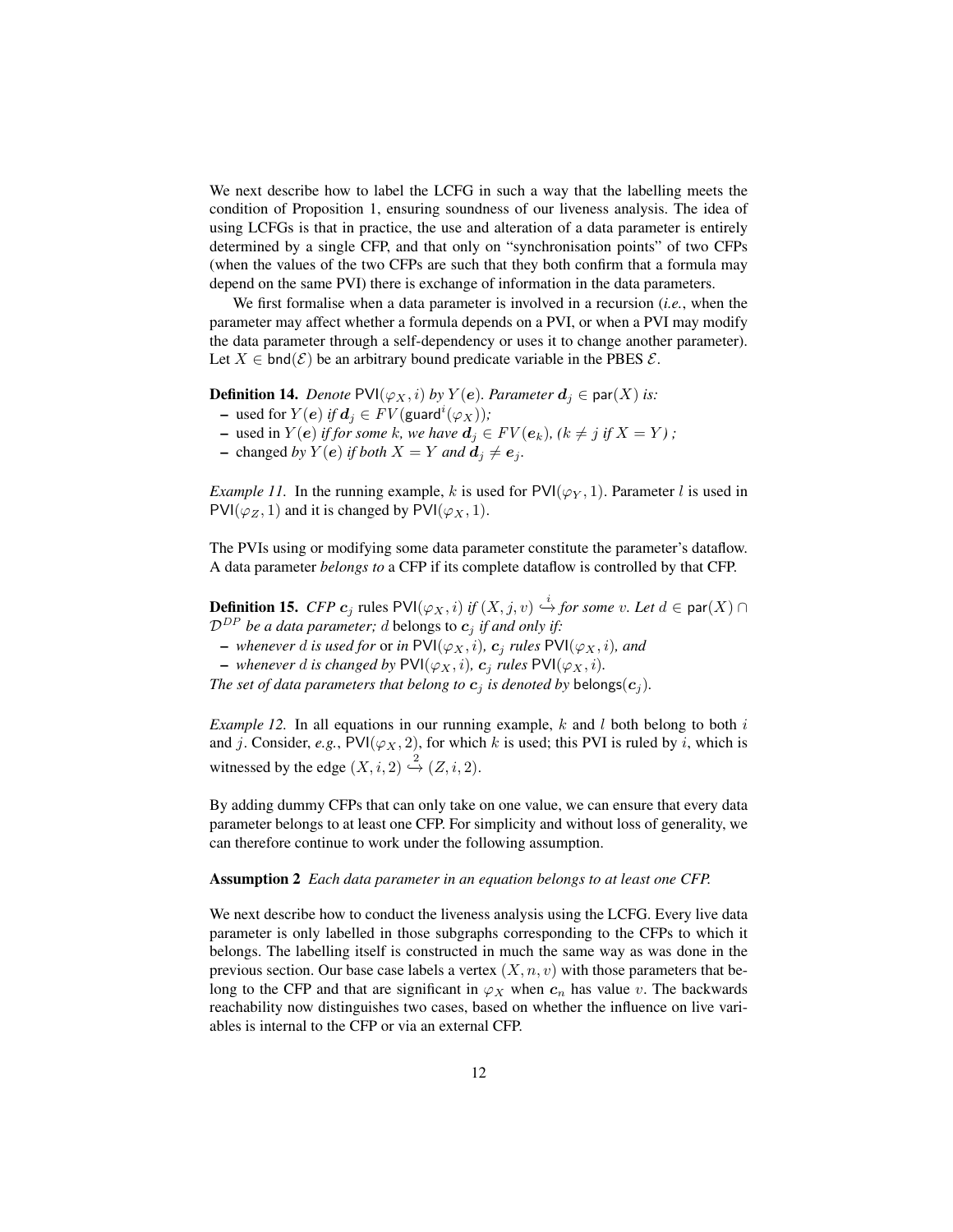**Definition 16.** Let  $(V^l, \hookrightarrow)$  be a LCFG for PBES E. The labelling  $L_l: V^l \to \mathbb{P}(\mathcal{D}^{DP})$ is defined as  $L_l(X, n, v) = \bigcup_{k \in \mathbb{N}} L_l^k(X, n, v)$ , with  $L_l^k$  inductively defined as:

$$
L_l^0(X, n, v) = \{d \in \text{belongs}(c_n) \mid d \in \text{sig}(\text{simplify}(\varphi_X[c_n := v]))\}
$$
  
\n
$$
L_l^{k+1}(X, n, v) = L_l^k(X, n, v)
$$
  
\n
$$
\cup \{d \in \text{belongs}(c_n) \mid \exists i, w \text{ such that } \exists d_i^Y \in L_l^k(Y, n, w) :
$$
  
\n
$$
(X, n, v) \stackrel{i}{\hookrightarrow} (Y, n, w) \land d \in FV(\text{arg}_\ell(\varphi_X, i))\}
$$
  
\n
$$
\cup \{d \in \text{belongs}(c_n) \mid \exists i, m, v', w' \text{ such that } (X, n, v) \stackrel{i}{\hookrightarrow}
$$
  
\n
$$
\land \exists d_i^Y \in L_l^k(Y, m, w') : d_i^Y \notin \text{belongs}(c_n)
$$
  
\n
$$
\land (X, m, v') \stackrel{i}{\hookrightarrow} (Y, m, w') \land d \in FV(\text{arg}_\ell(\varphi_X, i))\}
$$

*Example 13.* In the LCFG for the running example, initially k occurs in the labelling of all Y and Z nodes, except for  $(Z, j, 2)$ , since when  $j = 2, k < 10 \vee j = 2$  is satisfied regardless of the value of  $k$ . The final labelling is shown in the graph in Example 10.

On top of this labelling we define the induced labelling  $L<sub>l</sub>(X, v)$ , defined as  $d \in$  $L_l(X, v)$  iff for all k for which  $d \in$  belongs $(c_k)$  we have  $d \in L_l(X, k, v_k)$ . This labelling over-approximates the labelling of Def. 11; *i.e.*, we have  $L(X, v) \subseteq L<sub>l</sub>(X, v)$ for all  $(X, v)$ . The induced labelling  $L<sub>l</sub>$  can remain implicit; in an implementation, the labelling constructed by Def. 16 can be used directly, sidestepping a combinatorial explosion. Combined with Prop. 1, this leads to the following theorem.

**Theorem 2.** We have  $\llbracket \mathcal{E} \rrbracket(X(\llbracket \mathbf{v} \rrbracket, \llbracket \mathbf{w} \rrbracket)) = \llbracket \text{Reset}_{L_l}(\mathcal{E}) \rrbracket(X(\llbracket \mathbf{v} \rrbracket, \llbracket \mathbf{w} \rrbracket))$  for all predi-<br>cate variables X and around terms x and an *cate variables* X *and ground terms* v *and* w*.*

*Example 14.* Using the labelling from Example 13, we obtain  $L<sub>l</sub>(Z, v, 2) = \{l\}$  for  $v \in \{1, 2\}$ , and  $L_l(X, v) = \{k\}$  for all other X, v. Observe that, for the reachable part shown in Figure 2, this coincides with the labelling obtained using the global algorithm. For the example, this analysis thus yields the same reduction as the analysis in Section 5.

#### 7 Case Studies

We implemented our techniques in the tool pbesstategraph of the mCRL2 toolset [4]. Here, we report on the tool's effectiveness in simplifying the PBESs originating from model checking problems and behavioural equivalence checking problems: we compare sizes of the BESs underlying the original PBESs to those for the PBESs obtained after running the tool pbesparelm (implementing the techniques from [12]) and those for the PBESs obtained after running our tool. Furthermore, we compare the total times needed for reducing the PBES, instantiating it into a BES, and solving this BES.

Our cases are taken from the literature. We here present a selection of the results. For the model checking problems, we considered the *Onebit* protocol, which is a complex sliding window protocol, and Hesselink's handshake register [8]. Both protocols are parametric in the set of values that can be read and written. A selection of properties of varying complexity and varying nesting degree, expressed in the data-enhanced modal  $\mu$ -calculus are checked.<sup>3</sup> For the behavioural equivalence checking problems, we

<sup>&</sup>lt;sup>3</sup> The formulae are contained in [9]; here we use textual characterisations instead.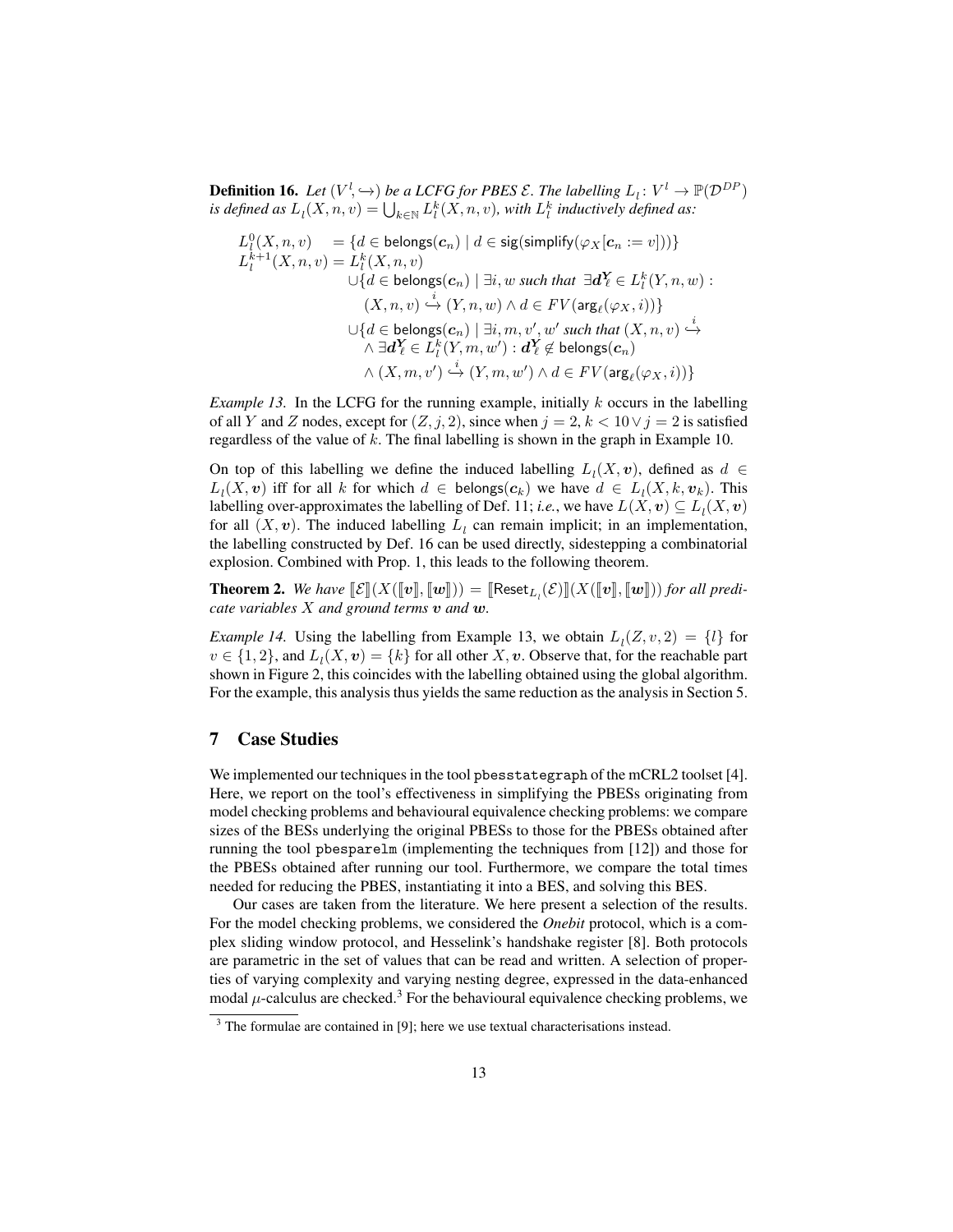Table 1. Sizes of the BESs underlying (1) the original PBESs, and the reduced PBESs using (2) pbesparelm, (3) pbesstategraph (global) and (4) pbesstategraph (local). For the original PBES, we report the number of generated BES equations, and the time required for generating and solving the resulting BES. For the other PBESs, we state the total reduction in percentages (*i.e.*, 100∗(|original|−|reduced|)/|original|), and the reduction of the times (in percentages, computed in the same way), where for times we additionally include the pbesstategraph/parelm puted in the same way), where for three we additionary include the pressure extraparties the problem has solution  $true$ ;  $\times$  indicates it is *false*.

|                                            |                                                    |                                      | <b>Sizes</b>        |                  |                                                                                |                        | Times               |                        |                      |                           |
|--------------------------------------------|----------------------------------------------------|--------------------------------------|---------------------|------------------|--------------------------------------------------------------------------------|------------------------|---------------------|------------------------|----------------------|---------------------------|
|                                            | D                                                  |                                      |                     | (global)         | Original parelm st.graph st.graph Original parelm st.graph st.graph<br>(local) |                        |                     | (global)               | (local)              |                           |
|                                            |                                                    | Model Checking Problems              |                     |                  |                                                                                |                        |                     |                        |                      |                           |
| No deadlock                                |                                                    |                                      |                     |                  |                                                                                |                        |                     |                        |                      |                           |
| Onebit                                     | $\overline{2}$<br>$\overline{4}$                   | 81,921<br>742,401                    | 86%<br>98%          | 89%<br>99%       | 89%<br>99%                                                                     | 15.7<br>188.5          | 90%<br>99%          | 85%<br>99%             | 90%<br>99%           | $\checkmark$              |
| Hesselink                                  | $\overline{2}$<br>3                                | 540,737<br>13,834,801                | 100%<br>100%        | 100%<br>100%     | 100%<br>100%                                                                   | 64.9<br>2776.3         | 99%<br>100%         | 95%<br>100%            | 99%<br>100%          |                           |
| No spontaneous generation of messages      |                                                    |                                      |                     |                  |                                                                                |                        |                     |                        |                      |                           |
| Onebit                                     | $\boldsymbol{2}$<br>4                              | 185,089<br>5,588,481                 | 83%<br>98%          | 88%<br>99%       | 88%<br>99%                                                                     | 36.4<br>1178.4         | 87%<br>99%          | 85%<br>99%             | 88%<br>99%           | $\checkmark$              |
| Messages that are read are inevitably sent |                                                    |                                      |                     |                  |                                                                                |                        |                     |                        |                      |                           |
| Onebit                                     | $\overline{2}$<br>$\overline{4}$                   | 153,985<br>1,549,057                 | 63%<br>88%          | 73%<br>92%       | 73%<br>92%                                                                     | 30.8<br>369.6          | 70%<br>89%          | 62%<br>90%             | 73%<br>92%           | ×<br>$\times$             |
| Messages can overtake one another          |                                                    |                                      |                     |                  |                                                                                |                        |                     |                        |                      |                           |
| Onebit                                     | $\boldsymbol{2}$<br>$\overline{4}$                 | 164.353<br>1,735,681                 | 63%<br>88%          | 73%<br>92%       | 70%<br>90%                                                                     | 36.4<br>332.0          | 70%<br>88%          | 67%<br>88%             | 79%<br>90%           | $\times$<br>$\times$      |
| Values written to the register can be read |                                                    |                                      |                     |                  |                                                                                |                        |                     |                        |                      |                           |
| Hesselink                                  | $\overline{2}$<br>3                                | 1,093,761<br>27,876,961              | 1%<br>1%            | 92%<br>98%       | 92%<br>98%                                                                     | 132.8<br>5362.9        | $-3%$<br>25%        | 90%<br>98%             | 91%<br>99%           | $\checkmark$              |
|                                            |                                                    | <b>Equivalence Checking Problems</b> |                     |                  |                                                                                |                        |                     |                        |                      |                           |
| <b>Branching bisimulation equivalence</b>  |                                                    |                                      |                     |                  |                                                                                |                        |                     |                        |                      |                           |
| ABP-CABP                                   | $\overline{2}$                                     | 31,265                               | $0\%$               | 3%               | $0\%$                                                                          | 3.9                    | $-4%$               | $-1880%$               | $-167%$              | $\sqrt{}$                 |
| <b>Buf-Onebit</b>                          | $\overline{4}$<br>$\overline{2}$<br>$\overline{4}$ | 73,665<br>844,033<br>8,754,689       | $0\%$<br>16%<br>32% | 5%<br>23%<br>44% | $0\%$<br>23%<br>44%                                                            | 8.7<br>112.1<br>1344.6 | $-7%$<br>30%<br>35% | $-1410%$<br>28%<br>44% | $-72%$<br>31%<br>37% | $\sqrt{}$<br>$\checkmark$ |
| Hesselink I-S                              | $\overline{2}$                                     | 21,062,529                           | $0\%$               | 93%              | 93%                                                                            | 4133.6                 | $0\%$               | 74%                    | 91%                  | $\checkmark$<br>$\times$  |
| Weak bisimulation equivalence              |                                                    |                                      |                     |                  |                                                                                |                        |                     |                        |                      |                           |
| ABP-CABP                                   | $\overline{2}$<br>$\overline{4}$                   | 50,713<br>117,337                    | 2%<br>3%            | 6%<br>$10\%$     | 2%<br>3%                                                                       | 5.3<br>13.0            | 2%<br>$4\%$         | $-1338%$<br>$-862\%$   | $-136%$<br>$-75%$    | $\sqrt{}$<br>$\checkmark$ |
| <b>Buf-Onebit</b>                          | $\overline{2}$<br>$\overline{4}$                   | 966,897<br>9,868,225                 | 27%<br>41%          | 33%<br>51%       | 33%<br>51%                                                                     | 111.6<br>1531.1        | 20%<br>34%          | 29%<br>49%             | 28%<br>52%           | $\checkmark$              |
| Hesselink I-S                              | $\overline{2}$                                     | 29,868,273                           | $4\%$               | 93%              | 93%                                                                            | 5171.7                 | 7%                  | 79%                    | 94%                  | $\checkmark$<br>$\times$  |

considered a number of communication protocols such as the *Alternating Bit Protocol* (ABP), the *Concurrent Alternating Bit Protocol* (CABP), a two-place buffer (Buf) and the aforementioned Onebit protocol. Moreover, we compare an implementation of Hesselink's register to a specification of the protocol that is correct with respect to trace equivalence (but for which currently no PBES encoding exists) but not with respect to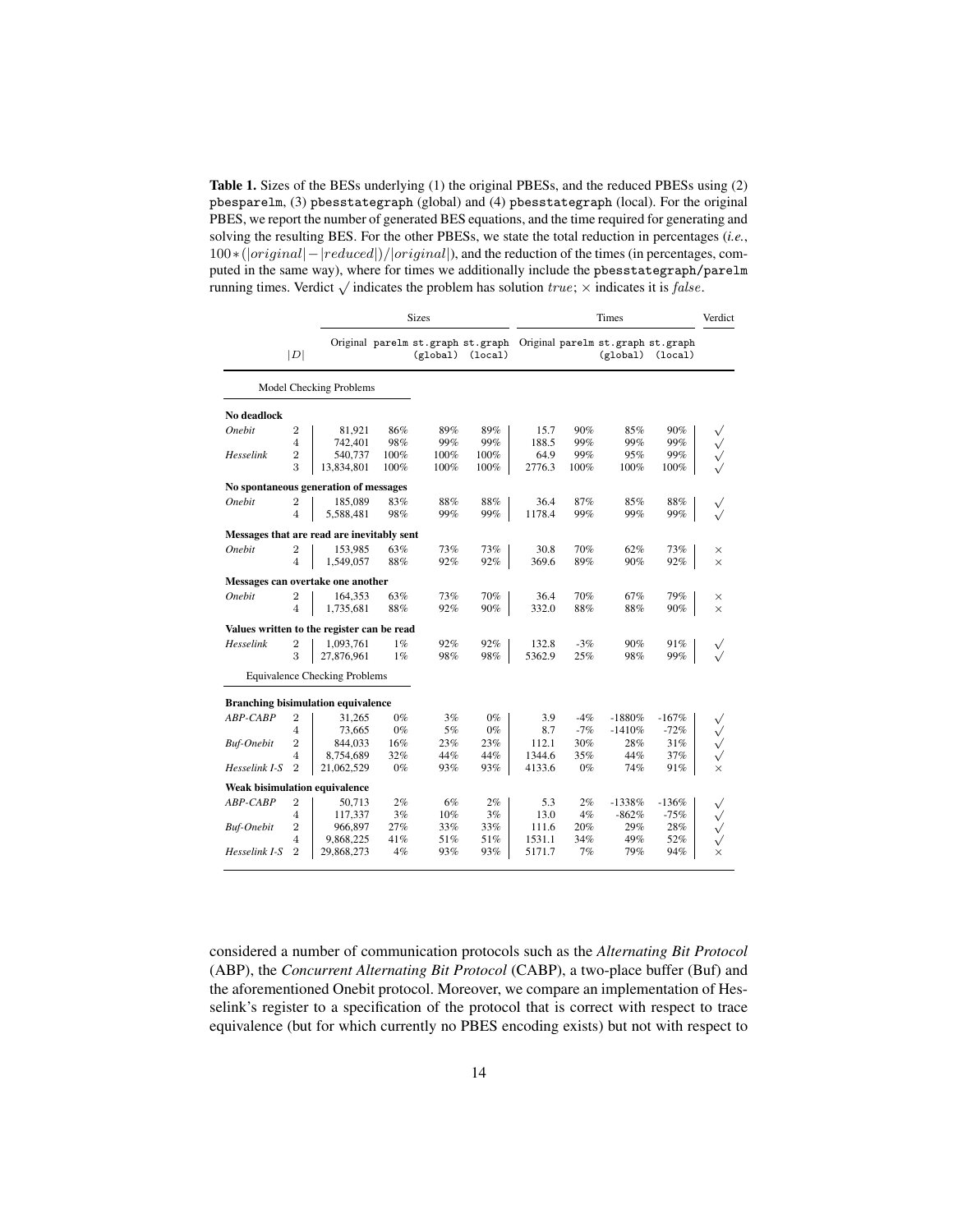the two types of behavioural equivalence checking problems we consider here: branching bisimilarity and weak bisimilarity.

The experiments were performed on a 64-bit Linux machine with kernel version 2.6.27, consisting of 14 Intel® Xeon© E5520 Processors running at 2.27GHz, and 1TB of shared main memory. In this system 7 servers are aggregated to appear as a single machine using vSMP software (each node has 2 CPUs and 144GB of main memory). In our experiments we run up to 24 tools simultaneously, but within each tool no multi-core features are used. We used revision 12637 of the mCRL2 toolset.<sup>4</sup>

The results are reported in Table 1; higher percentages mean better reductions/ smaller runtimes. The experiments confirm our technique can achieve as much as an additional reduction of about 97% over pbesparelm, see the model checking and equivalence problems for Hesselink's register. Compared to the sizes of the BESs underlying the original PBESs, the reductions can be immense. Furthermore, reducing the PBES using the local stategraph algorithm, instantiating, and subsequently solving it is typically faster than using the global stategraph algorithm, even when the reduction achieved by the first is less. For the equivalence checking cases, when no reduction is achieved the local version of stategraph sometimes results in substantially larger running times than parelm, which in turn already adds an overhead compared to the original; however, for the cases in which this happens the original running time is around or below 10 seconds, so the observed increase may be due to inaccuracies in measuring.

# 8 Conclusions and Future Work

We described a static analysis technique for PBESs that uses a notion of control flow to determine when data parameters become irrelevant. Using this information, the PBES can be simplified, leading to smaller underlying BESs. Our static analysis technique enables the solving of PBESs using instantiation that so far could not be solved this way as shown by our running example. Compared to existing techniques, our new static analysis technique can lead to additional reductions of up-to 97% in practical cases, as illustrated by our experiments. Furthermore, if a reduction can be achieved the technique can significantly speed up instantiation and solving, and in case no reduction is possible, it typically does not negatively impact the total running time.

Several techniques described in this paper can be used to enhance existing reduction techniques for PBESs. For instance, our notion of a *guard* of a predicate variable instance in a PBES can be put to use to cheaply improve on the heuristics for constant elimination [12]. Moreover, we believe that our (re)construction of control flow graphs from PBESs can be used to automatically generate invariants for PBESs. The theory on invariants for PBESs is well-established, but still lacks proper tool support.

#### Acknowledgments

The authors would like to thank Wan Fokkink and Sjoerd Cranen for remarks on earlier drafts of this paper that greatly helped improving the presentation of the material.

<sup>4</sup> The complete scripts for our test setup are available at https://github.com/jkeiren/ pbesstategraph-experiments.